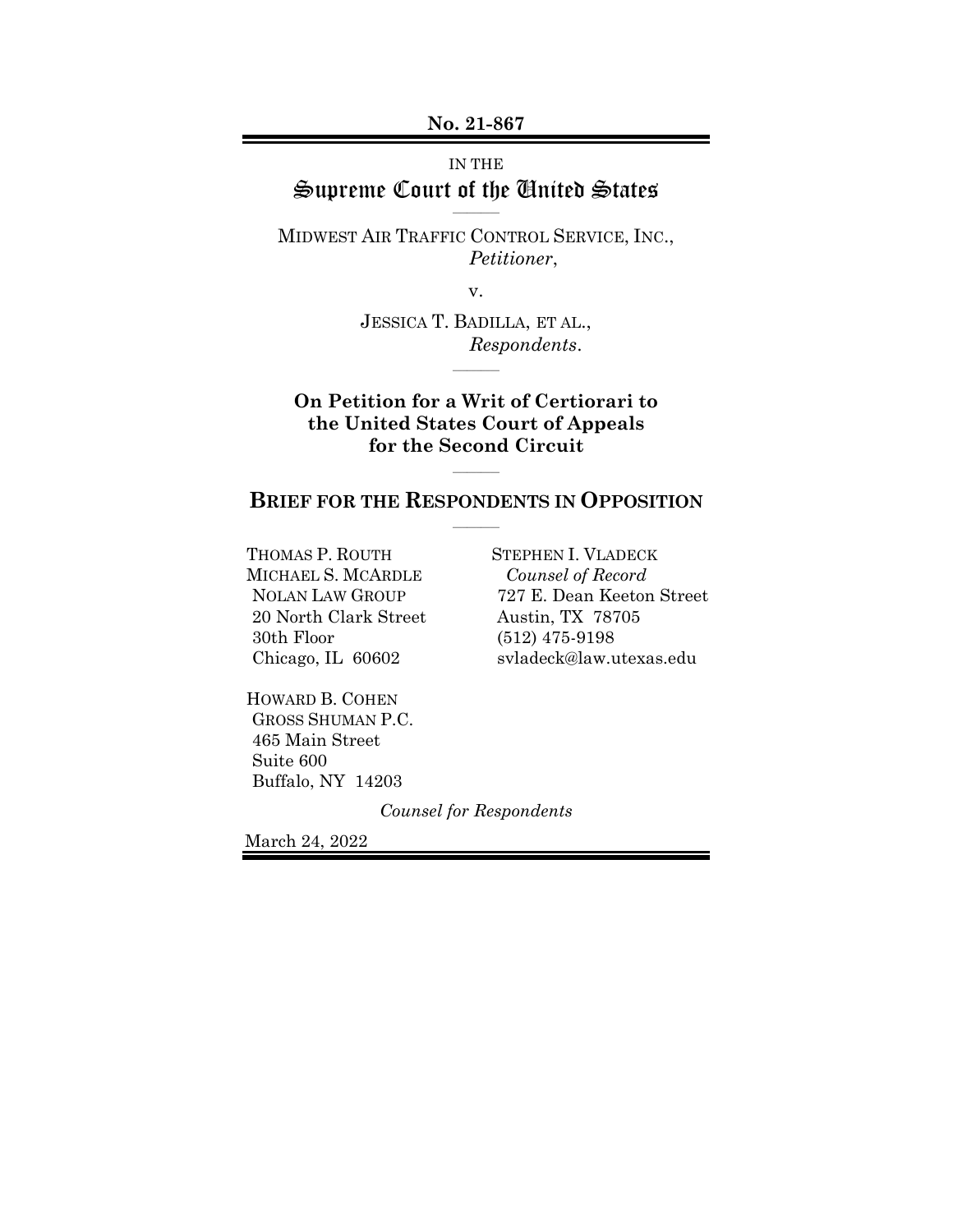## **RELATED PROCEEDINGS**

Respondents are not aware of any related judicial proceedings other than those identified in the Petition. *See* Pet. III.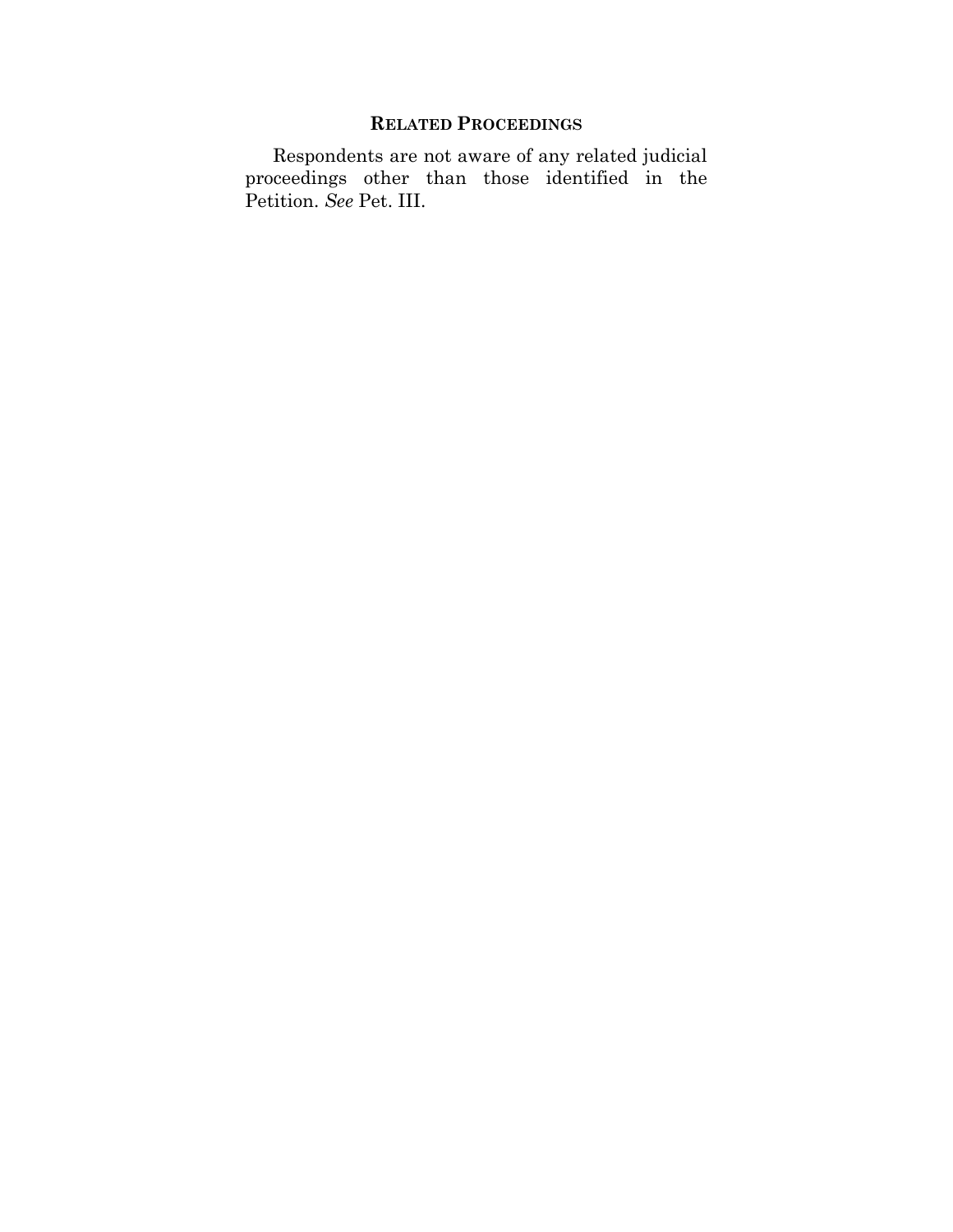## **TABLE OF CONTENTS**

| L. | ROUTINE AIR TRAFFIC CONTROL<br><b>OPERATIONS ARE NOT "COMBATANT</b><br>ACTIVITIES" UNDER ANY OF THE LOWER      |  |
|----|----------------------------------------------------------------------------------------------------------------|--|
| H. | PETITIONER WAS NOT "INTEGRATED"<br><b>INTO COMBATANT ACTIVITIES OF THE</b><br>MILITARY UNDER ANY OF THE LOWER- |  |
|    | III. BOYLE SHOULD NOT BE EXTENDED 20                                                                           |  |
|    |                                                                                                                |  |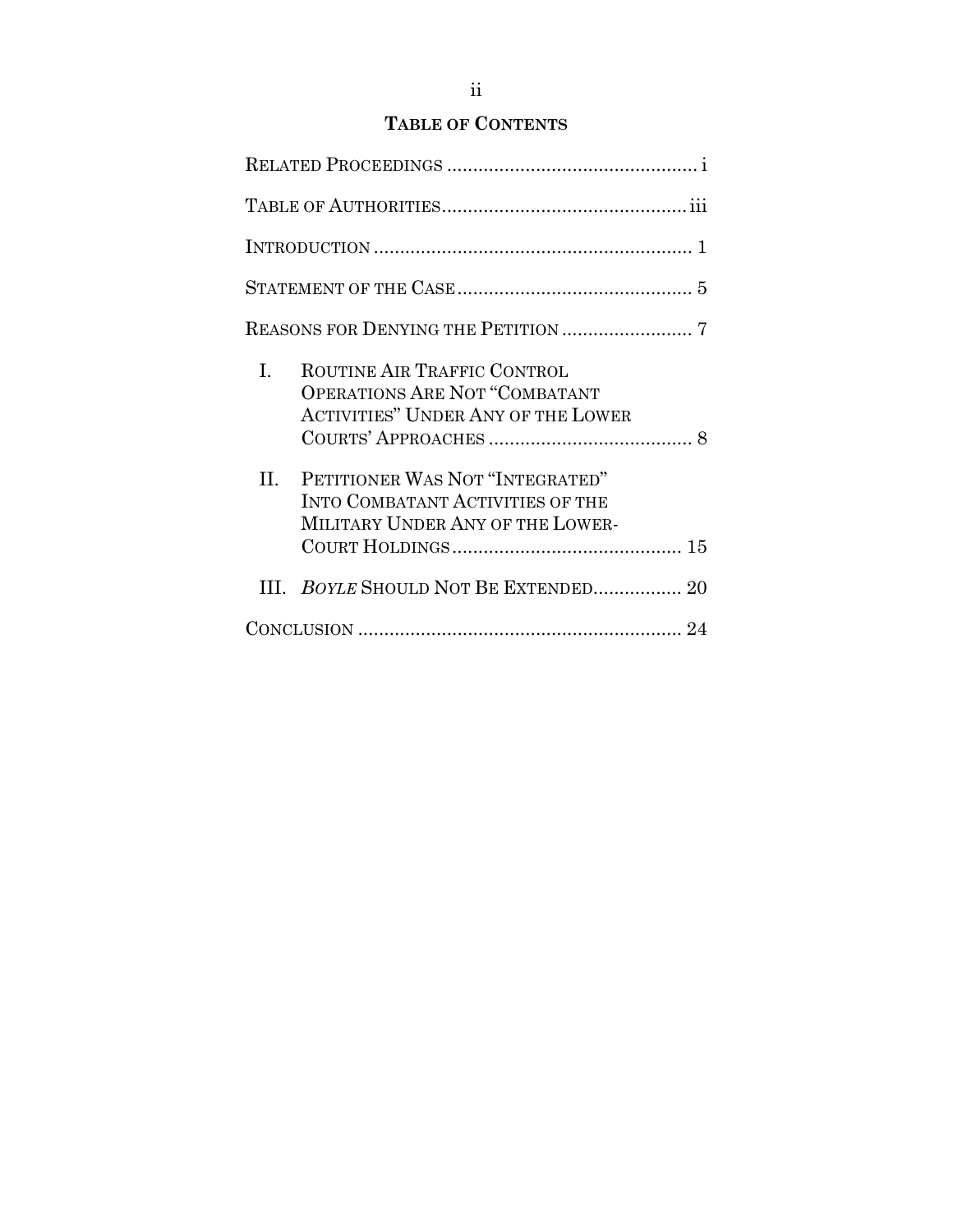## **TABLE OF AUTHORITIES**

| <u>Cases</u>                                                                             |
|------------------------------------------------------------------------------------------|
| Aiello v. Kellogg, Brown & Root Servs., Inc.,                                            |
| Anderson v. Liberty Lobby, Inc.,                                                         |
| $Bixby$ v. $KBR$ , Inc.,<br>748 F. Supp. 2d 1224 (D. Or. 2010)  16                       |
| Boyle v. United Techs. Corp.,                                                            |
| Brokaw v. Boeing Co.,<br>137 F. Supp. 3d 1082 (N.D. Ill. 2015) 3, 12, 14                 |
| Campbell-Ewald Co. v. Gomez,                                                             |
| Collins v. Virginia,                                                                     |
| Corr. Servs. Corp. v. Malesko,                                                           |
| Doe v. United States,                                                                    |
| Feres v. United States,                                                                  |
| Harris v. Kellogg Brown & Root Servs., Inc.,<br>724 F.3d 458 (3d Cir. 2013) 2, 3, 13, 18 |
| <i>Ibrahim v. Titan Corp.,</i><br>556 F. Supp. 2d 1 (D.D.C. 2007)  17                    |
| In re KBR, Inc. Burn Pit Litig.,                                                         |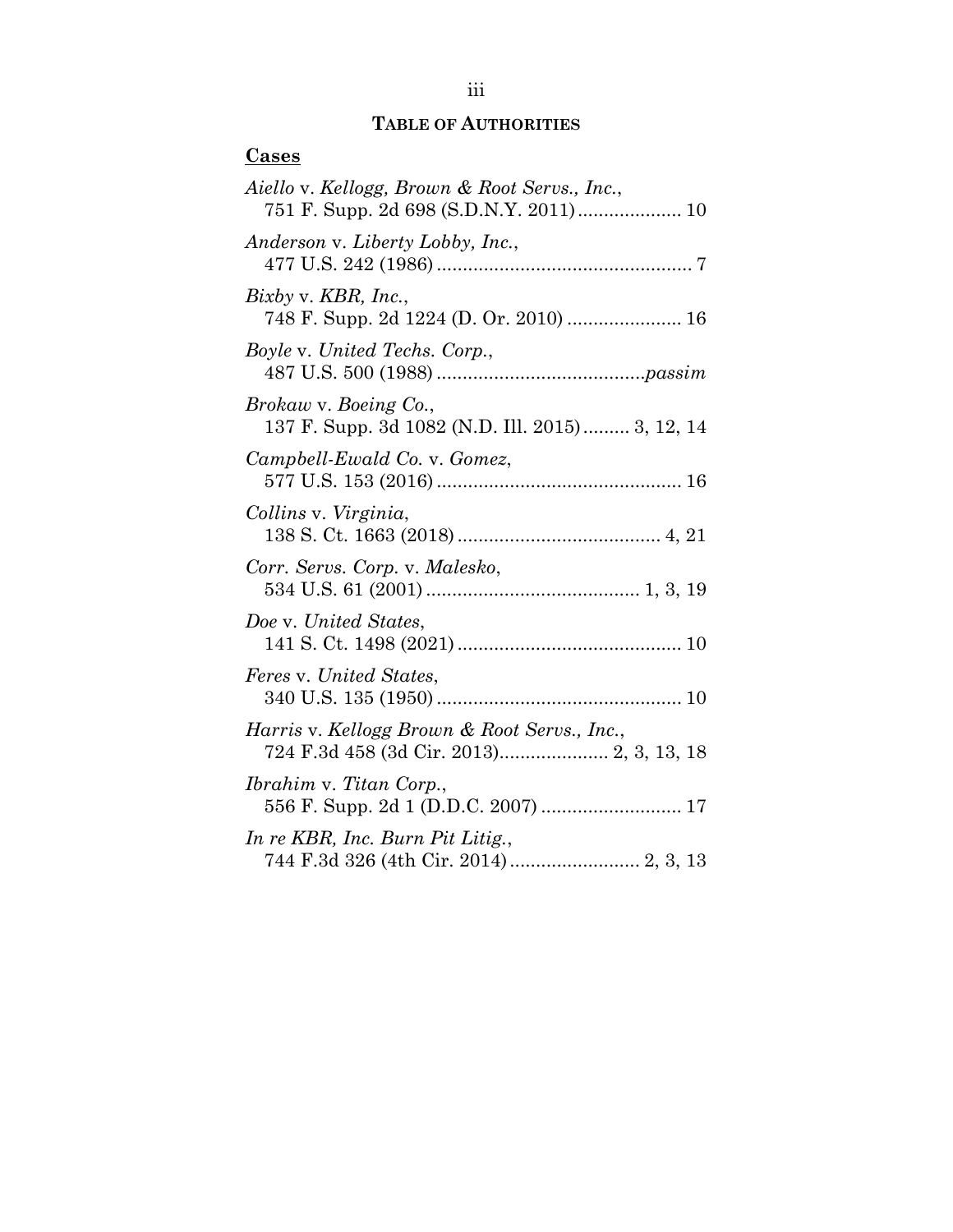# **TABLE OF AUTHORITIES (CONTINUED)**

| Jesner v. Arab Bank, PLC,                                              |
|------------------------------------------------------------------------|
| Johnson v. United States,<br>170 F.2d 767 (9th Cir. 1948) 3, 9, 11, 13 |
| KBR, Inc. v. Metzgar,                                                  |
| Kellogg Brown & Root Servs., Inc. v.<br>Harris,                        |
| Koohi v. United States,<br>976 F.3d 1238 (9th Cir. 1992)  2, 12, 13    |
| Murr v. Wisconsin,                                                     |
| Pereida v. Wilkinson,                                                  |
| <i>Rodriguez v. FDIC,</i>                                              |
| Saleh v. Titan Corp.,                                                  |
| Saleh v. Titan Corp.,                                                  |
| Textile Workers v. Lincoln Mills of Ala.,                              |
| Tolan v. Cotton,                                                       |
| United Air Lines, Inc. v. Wiener,                                      |
| Yearsley v. W.A. Ross Constr. Co.,                                     |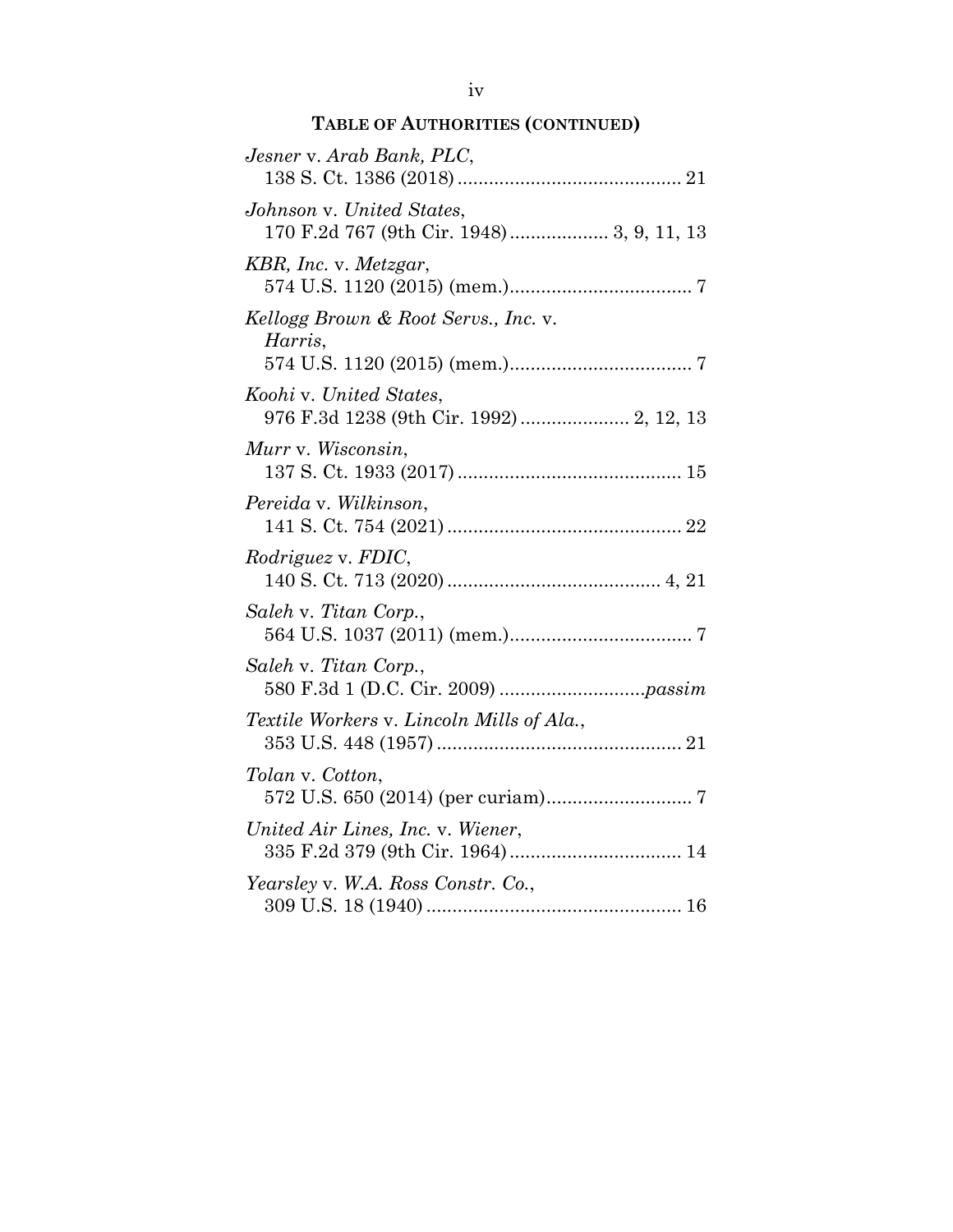## **TABLE OF AUTHORITIES (CONTINUED)**

## **Statutes**

Federal Tort Claims Act, 28 U.S.C.

## **Other Authorities**

| Defense Federal Acquisition      |
|----------------------------------|
| Regulations Supplement,          |
|                                  |
| Gil Seinfeld.                    |
| The Good, the Bad, and the Ugly: |
|                                  |

*Reflections of a Counterclerk*, 114 MICH. L. REV. FIRST IMPRESSIONS 111 (2016) .. 4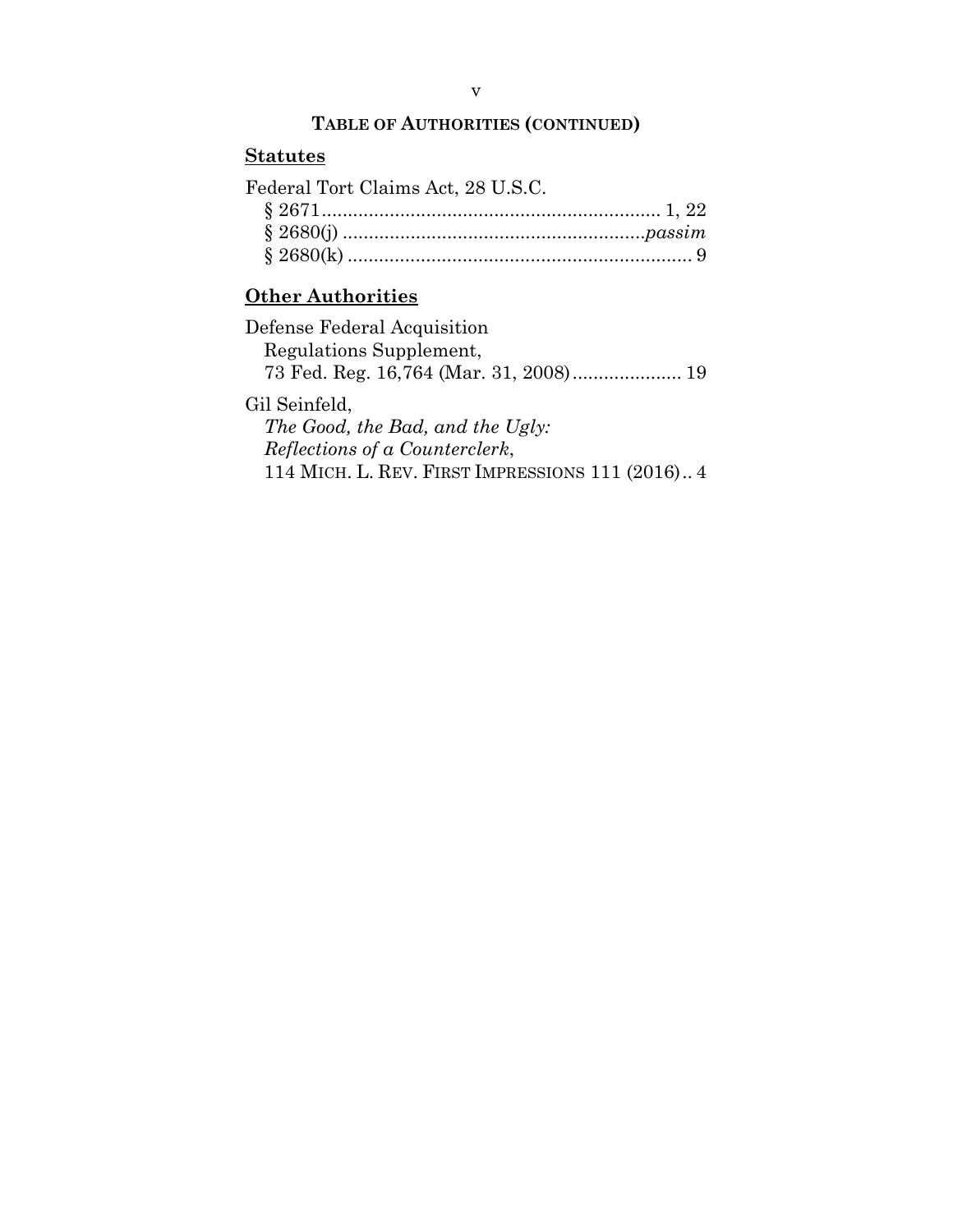### **INTRODUCTION**

This case arises out of a 2010 accident in which a civilian cargo plane crashed on approach to the largest civilian airport in Afghanistan at the end of a routine supply flight, killing all on board. Petitioner provided air traffic control services at the airport under a subcontract with the U.S. government. Respondents, on behalf of six of the eight victims, claim that the accident was caused by the negligence of one of Petitioner's employees. And because Congress has expressly excluded government contractors from the Federal Tort Claims Act (FTCA), *see* 28 U.S.C. § 2671, Respondents brought their claims under state law.

In *Boyle* v. *United Technologies Corp.*, this Court fashioned a new common law defense—to insulate government contractors from state tort liability for breaching a duty of care "precisely contrary" to duties imposed by the contract. 487 U.S. 500, 509 (1988). The duty imposed by the contract in *Boyle* was to build a helicopter the escape hatch of which only opened outwards—a fatal flaw for helicopters designed to fly over (and potentially crash into) bodies of water. But because of the discretionary function exception to the FTCA, the government could not be held liable for its design choice. Thus, "[w]here the government has directed a contractor to do the very thing that is the subject of the claim," and could not itself be sued, *Boyle* "recognized this as a special circumstance where the contractor may assert a defense." *Corr. Servs. Corp.* v. *Malesko*, 534 U.S. 61, 74 n.6 (2001).

All five courts of appeals to address the issue, including the Second Circuit here, have extended *Boyle*'s defense to state tort suits implicating a second FTCA exception—for "[a]ny claim arising out of the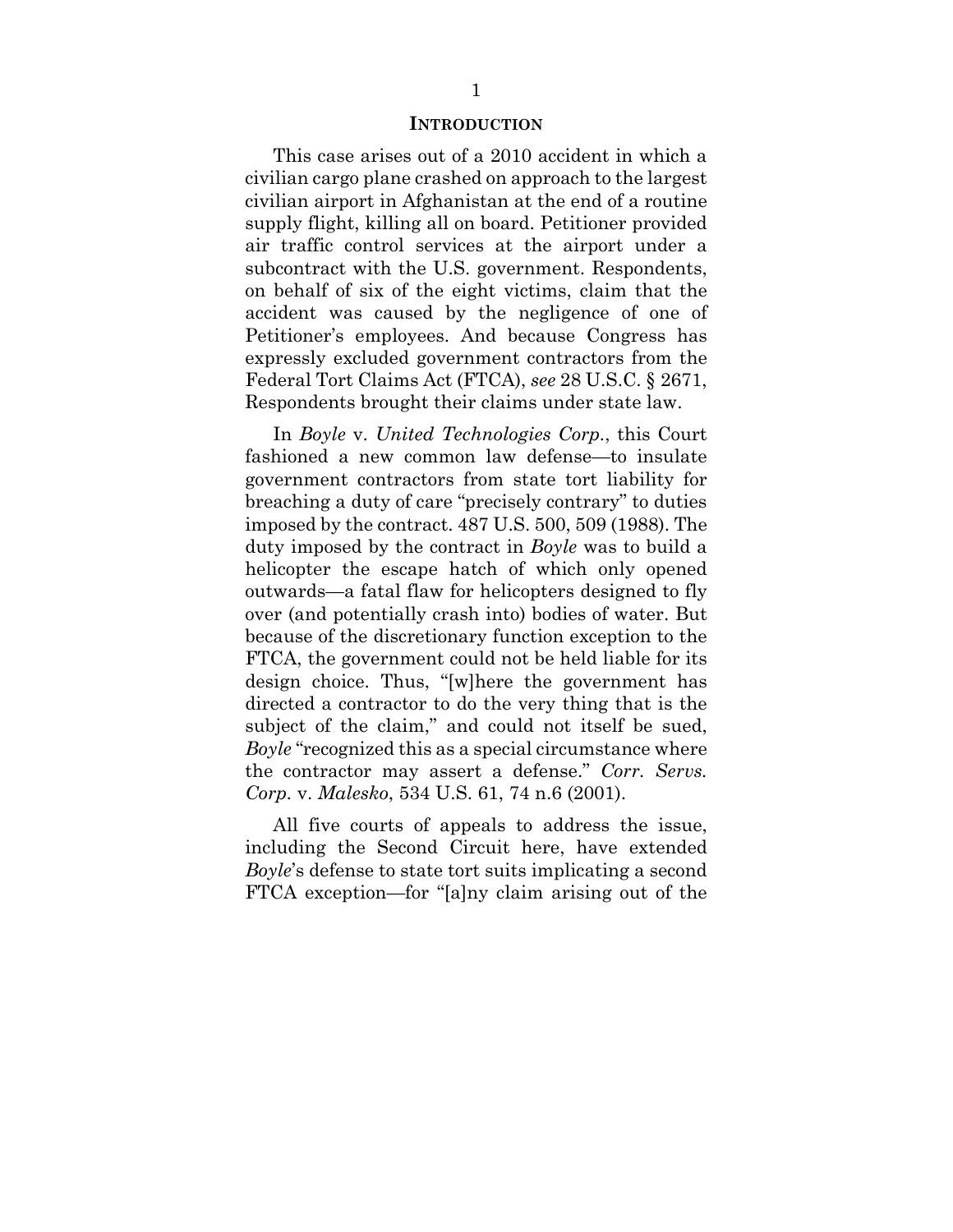combatant activities of the military or naval forces, or the Coast Guard, during time of war." 28 U.S.C. § 2680(j); *see* Pet. App. 33a; *In re KBR, Inc. Burn Pit Litig.*, 744 F.3d 326 (4th Cir. 2014); *Harris* v. *Kellogg Brown & Root Servs., Inc.*, 724 F.3d 458 (3d Cir. 2013); *Saleh* v. *Titan Corp.*, 580 F.3d 1 (D.C. Cir. 2009); *Koohi* v. *United States*, 976 F.3d 1238 (9th Cir. 1992).

As in *Boyle*, these rulings each reflect the principle that courts should displace state tort claims against contractors if and only if (1) the government was in some way responsible for the tortious conduct; and (2) the government itself would be immune from liability under the FTCA. The Petition fails to acknowledge this consensus, but no appellate court has suggested let alone held—otherwise.

Instead, the Petition rests the case for certiorari on minor variances in exactly *how* courts of appeals apply that principle. For instance, in *Saleh*, the D.C. Circuit held that state tort claims should be subject to judicial displacement "[d]uring wartime, where a private service contractor is integrated into combatant activities over which the military retains command authority," and a tort results from "the contractor's engagement in such activities." 580 F.3d at 9.

The Second Circuit in this case framed the same inquiry in slightly different terms, holding that "the combatant activities exception does not displace statelaw claims against contractors unless (1) the claim arises out of the contractor's involvement in the military's combatant activities, and (2) the military specifically authorized or directed the action giving rise to the claim." Pet. App. 33a; *see also Burn Pit*, 744 F.3d at 349–51 (adopting a similar framing); *Harris*, 724 F.3d at 480–81 (same).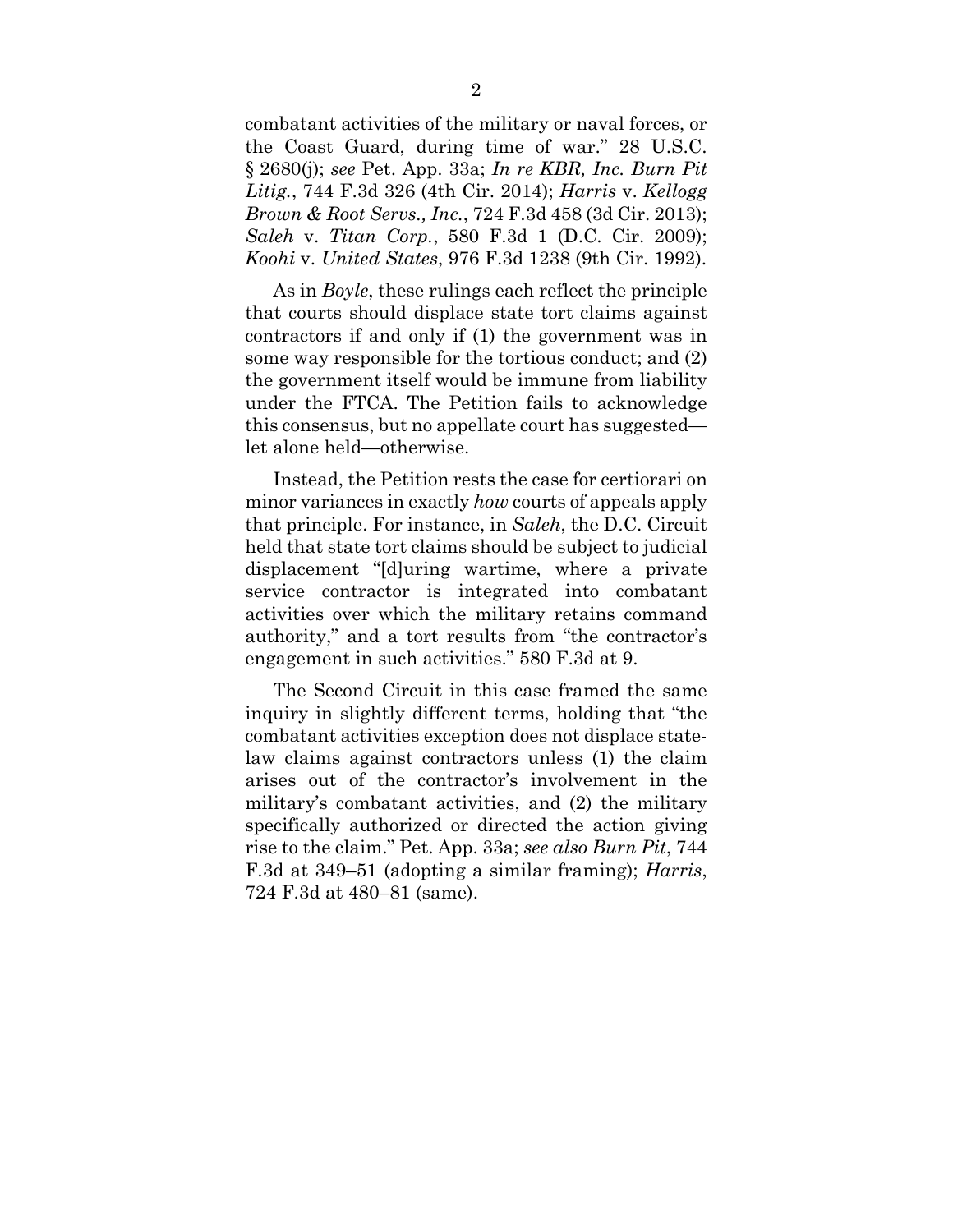The Petition attempts to portray these distinct formulations as a cert.-worthy conflict, stressing the Second Circuit's recognition that, under its reading, *Saleh* should have come out the other way. Pet. 19. But even if such context-specific variation could *ever* warrant certiorari, the critical point here is that *this* case isn't the right vehicle; Petitioner was not entitled to summary judgment under *any* of these tests.

First, Petitioner's alleged negligence did not arise out of "combatant activities"; it was committed during ordinary flight operations. As the leading judicial interpretation of § 2680(j) held, combatant activities must be "both necessary to *and* in direct connection with actual hostilities." *Johnson* v. *United States*, 170 F.2d 767, 769 (9th Cir. 1948) (emphasis added). Routine air traffic control services, even in a country in which combat is ongoing elsewhere, don't have such a "direct connection." *See Brokaw* v. *Boeing Co.*, 137 F. Supp. 3d 1082, 1106 (N.D. Ill. 2015) (holding that a 2013 crash of a cargo plane at Bagram Airfield did not "arise out of" combatant activities). If the tort at issue did not arise from a combatant activity at all, then, obviously, no *Boyle*-like displacement is appropriate.

Second, even if torts arising from routine air traffic control services could *ever* implicate the combatant activities exception, *Saleh* (the lower-court rule most favorable to Petitioner) still requires the contractor to be "integrated into combatant activities over which the military retains command authority." 580 F.3d at 9; *see also Burn Pit*, 744 F.3d at 349–51; *Harris*, 724 F.3d at 480–81. That relationship ensures that "the government directed [the] contractor to do the very thing that is the subject of the claim." *Malesko*, 534 U.S. at 74 n.6. Otherwise, the FTCA is irrelevant; any liability on the contractor's part is for *its* misdeeds.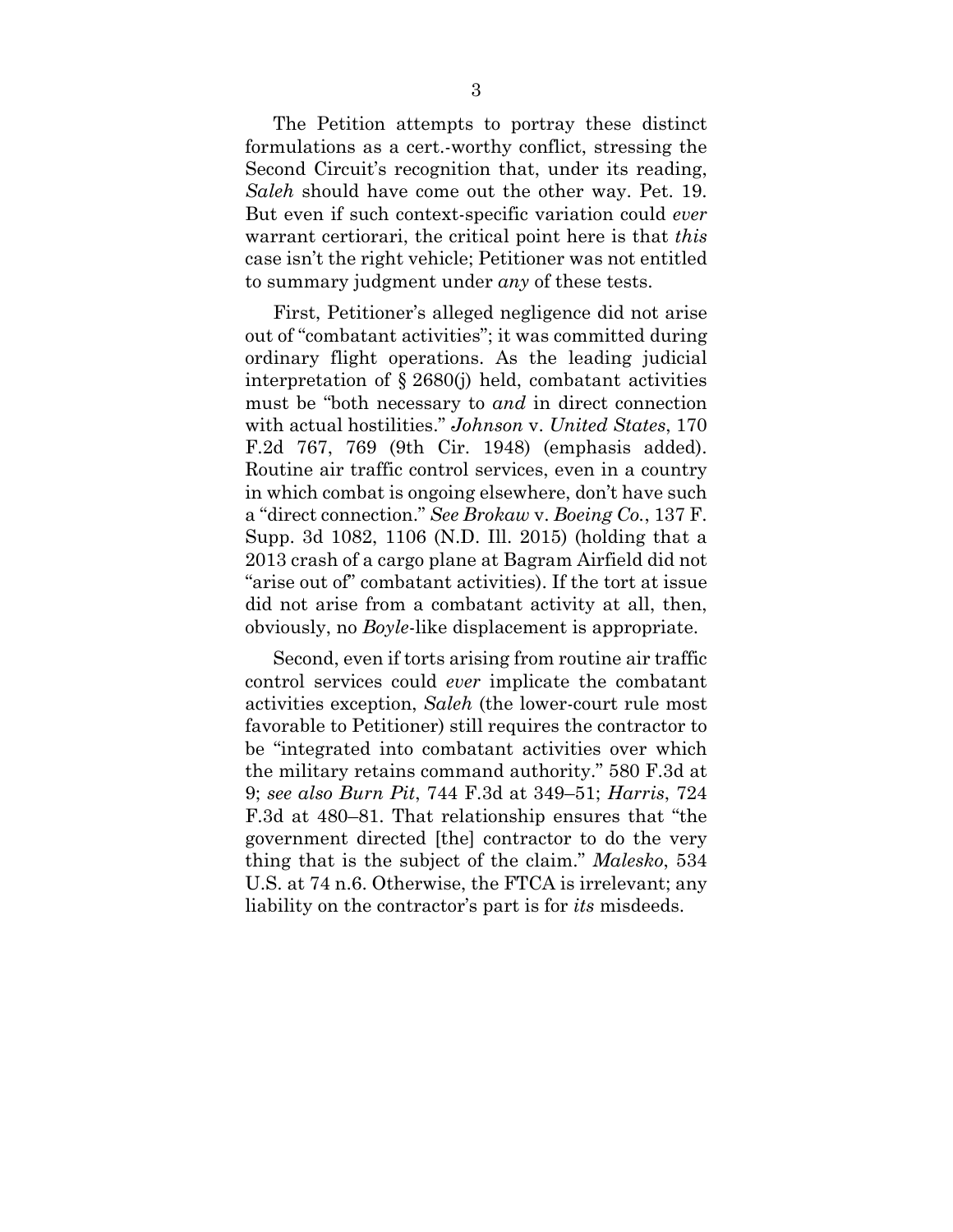There was no such "integration" here. Unlike the joint interrogation operations at issue in *Saleh*, Petitioner has not pointed to, and cannot point to, any specific (or even implicit) military direction that was responsible for its alleged negligence. On the evening of the fatal crash, "no member of the U.S. military was even present in the tower." Pet. App. 36a. Thus, "[t]he record on summary judgment does not establish as a matter of law in [Petitioner's] favor that the military authorized or directed [the allegedly tortious] action." *Id*. at 35a. Under either prong of *Boyle*, as *any* of the five courts of appeals have applied it to the combatant activities exception, the Second Circuit was correct to reverse the grant of summary judgment to Petitioner and remand this case for further proceedings.

Insofar as the Petition is really asking this Court to *expand Boyle*, that invitation should be declined. In the 34 years since *Boyle* was decided, this Court has become far more skeptical of the raw judicial power it embodies—not only to displace state law by federal judicial fiat, but to do so where Congress expressly refused to provide a federal rule. Even *Boyle*'s author invoked it as his stock example of a decision he had come to regret. *See* Gil Seinfeld, *The Good, the Bad, and the Ugly: Reflections of a Counterclerk*, 114 MICH. L. REV. FIRST IMPRESSIONS 111, 115 & n.9 (2016).

More recently, this Court has repeatedly reiterated "the care federal courts should exercise before taking up an invitation to try their hand at common lawmaking." *Rodriguez* v. *FDIC*, 140 S. Ct. 713, 718 (2020). To that end, "before federal judges may claim a new area for common lawmaking, strict conditions must be satisfied." *Id*. at 717; *see Collins* v. *Virginia*, 138 S. Ct. 1663, 1678 (2018). Because those conditions are not satisfied here, certiorari should be denied.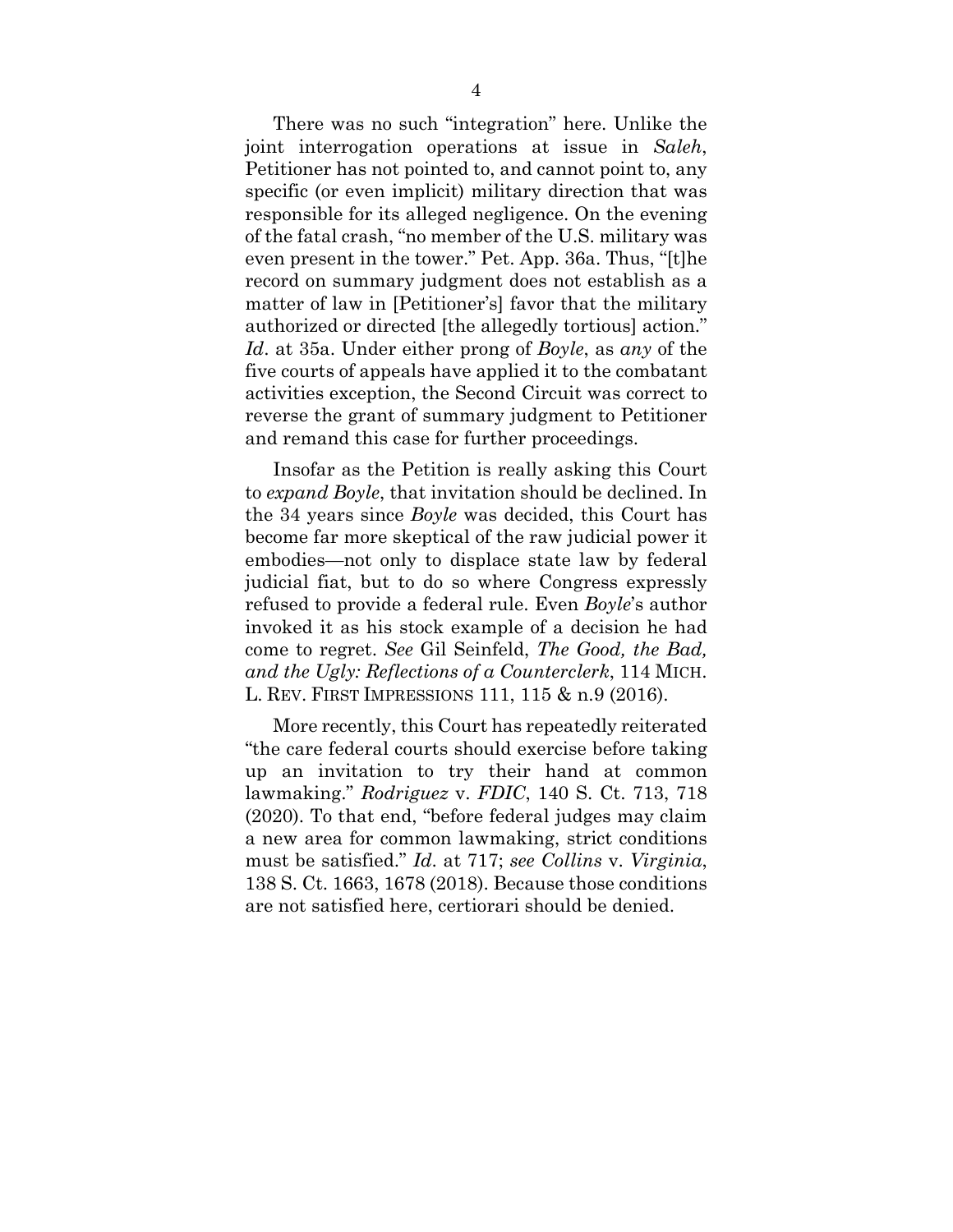### **STATEMENT OF THE CASE**

Most of the facts in this case are undisputed. Early in the evening of October 12, 2010, Transafrik International Flight 662 crashed while on approach to Kabul Afghanistan International Airport (KAIA)—at the end of the return leg of a short supply flight to Bagram Airbase. Although the Petition makes much of the fact that KAIA had been subject to insurgent attacks at *other* (unspecified) times, *see* Pet. 6, 9, there is no suggestion anywhere in the record or in the Petition that airport operations on or around October 12 were anything other than routine.

Flight 662 was operating under visual flight rules (VFR), under which "the pilot is responsible for seeing and avoiding obstacles, such as other aircraft and terrain." Pet. App. 8a. But even under VFR, as the Court of Appeals recognized below, the air traffic controller still has an obligation "not to put [a flight] in peril that a reasonable controller would—or at least should—have foreseen or anticipated." *Id*. at 43a. The Petition does not contest this holding.

Just after 7:30 p.m. local time, Darrell Smith (one of two air traffic controllers on duty at KAIA, and Petitioner's employee), cancelled Flight 662's landing clearance and asked its Captain, Henry Beltran Bulos, to turn left and extend the flight's downwind leg. Both instructions were intended to allow another inbound plane (a civilian passenger aircraft also on a routine flight) to land first. By extending the downwind leg, however, Smith unintentionally led Flight 662 directly into the side of a mountain approximately 10–12 miles east of KAIA, where it crashed—killing all eight crew members aboard. *See id*. at 9a–15a.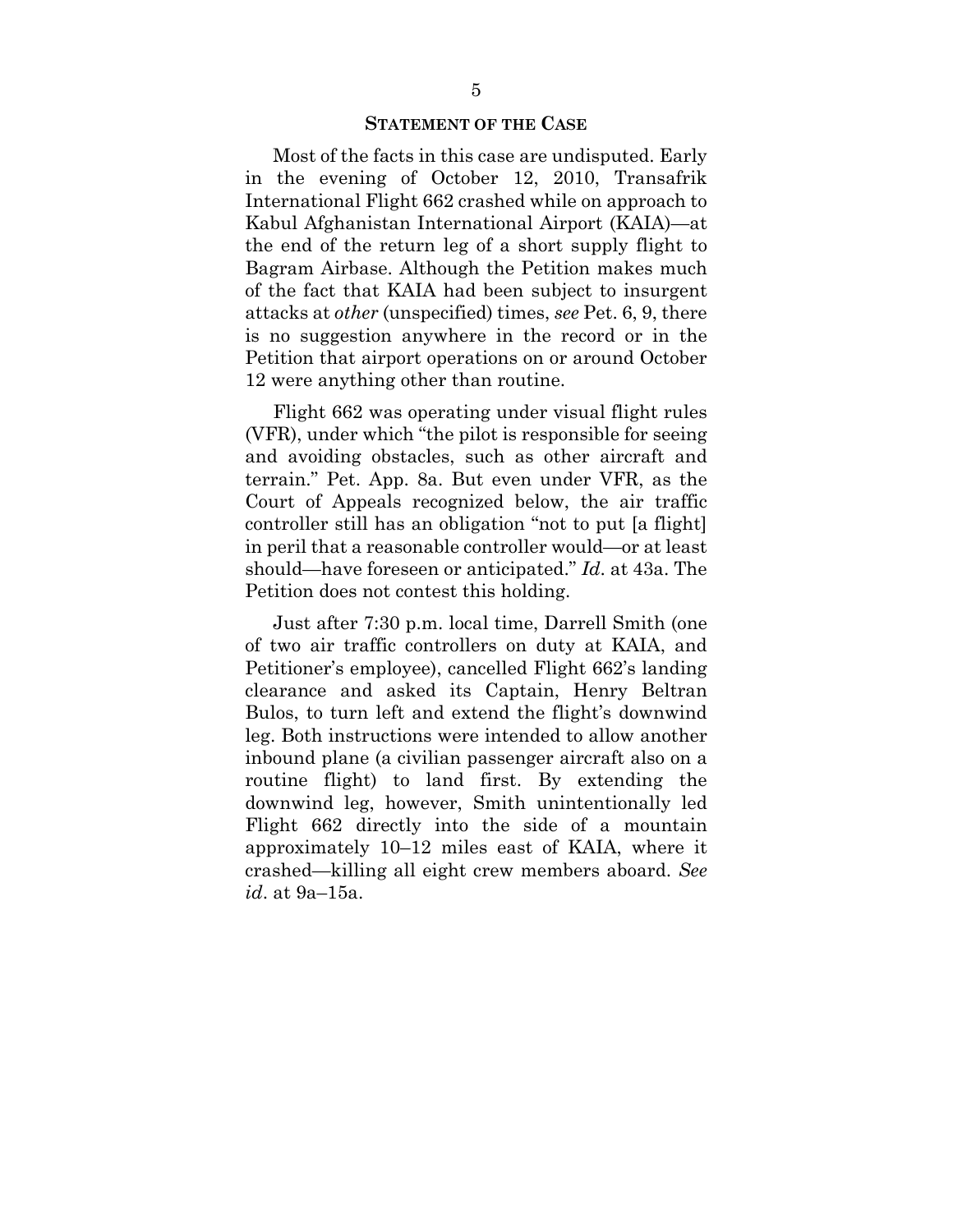The Petition condenses to three sentences those key facts that *are* in dispute in the moments before the crash—noting only that, after Smith asked if Captain Bulos could continue downwind, Bulos said yes, and that the plane crashed "[a] short time later." Pet. 8. Both the district court and the Court of Appeals provided a far more thorough recounting of the radio communications between Smith and Captain Bulos.

As especially relevant here, Smith's cancellation of Flight 662's landing clearance and his instruction to Bulos to turn left eventually led Flight 662 out of the Class D airspace controlled by the KAIA tower—a fact apparently unbeknownst to Bulos and unmentioned by Smith. Pet. App. 55a–57a.1 Just over one minute later, Smith again instructed Bulos to "continue downwind," and told Bulos that "I'll call your base," *i.e.*, that he would tell Bulos when to turn Flight 662 to its "base leg" to line up for landing. Pet. App. 13a. Shortly thereafter, Flight 662 crashed. *See id*.

As the Court of Appeals held, a material question of fact remains as to the precise import of this exchange—and how Bulos and Smith would each have understood their subsequent responsibilities until and unless Smith provided further instructions. Likewise, the court held that reasonable jurors could disagree as to whether, in both this exchange and more generally, Smith violated the duty of care he owed to Flight 662—and, if so, whether his negligence was a proximate cause of the crash. *See id*. at 45a–46a. The Petition does not contest these holdings, either.

<sup>1.</sup> The amount of Class D airspace—a type of airspace for which an airport control tower is responsible—varies by airport. At KAIA, it encompassed the circle extending six nautical miles from KAIA and up to 9,500 feet above sea level. Pet. App. 5a.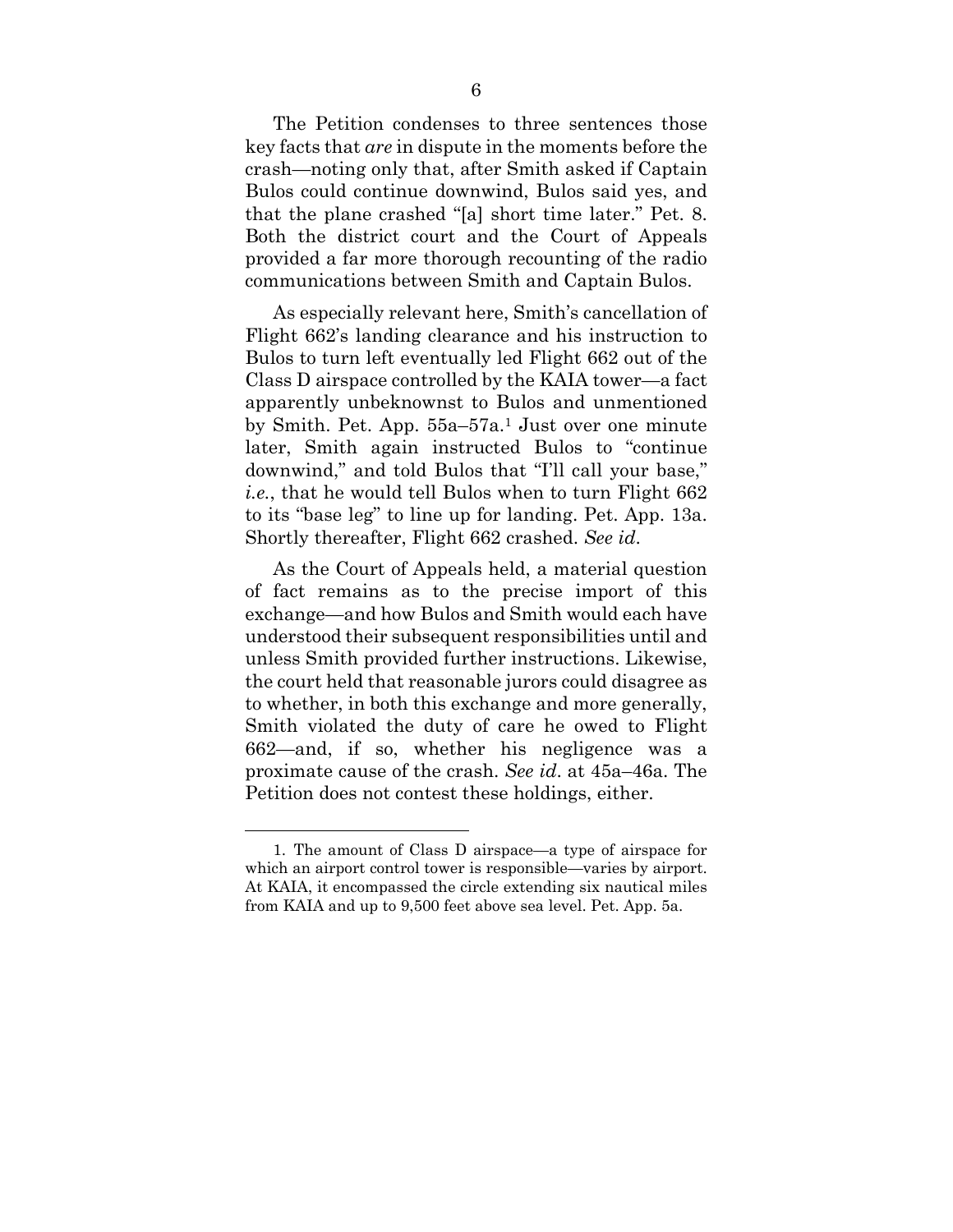Because the Second Circuit reversed a grant of summary judgment, and because its holdings as to Smith's legal duty and the two questions of material fact have not been contested here, this Court must assume, in this posture, that the Court of Appeals was correct on each of these points. Likewise, because Respondents opposed summary judgment below, this Court is bound to construe the evidence in the light most favorable to them—and to draw all reasonable inferences in their favor. *See Tolan* v. *Cotton*, 572 U.S. 650, 651 (2014) (per curiam) (citing *Anderson* v. *Liberty Lobby, Inc.*, 477 U.S. 242, 255 (1986)).

In other words, for purposes of the Petition, this Court must assume that Smith *did* violate the duty of care he owed to Flight 662; and that his negligence *was* a proximate cause of the crash. So framed, the only question is whether *Boyle* provides Petitioner with a complete defense as a matter of law even if Smith was negligent and even if his negligence was a proximate cause of the accident.

### **REASONS FOR DENYING THE PETITION**

As the Petition notes, in *Saleh*, *Harris*, and *Burn Pit*, this Court called for the views of the Solicitor General as to whether certiorari should be granted to reconcile the distinct ways that lower courts have applied *Boyle* to the FTCA's combatant activities exception. Each time, the government recommended that certiorari be denied—even when it disagreed with the court of appeals' *Boyle* analysis. Each time, this Court agreed. *KBR, Inc.* v. *Metzgar*, 574 U.S. 1120 (2015) (mem.); *Kellogg Brown & Root Servs., Inc.* v. *Harris*, 574 U.S. 1120 (2015) (mem.); *Saleh* v. *Titan Corp.*, 564 U.S. 1037 (2011) (mem.).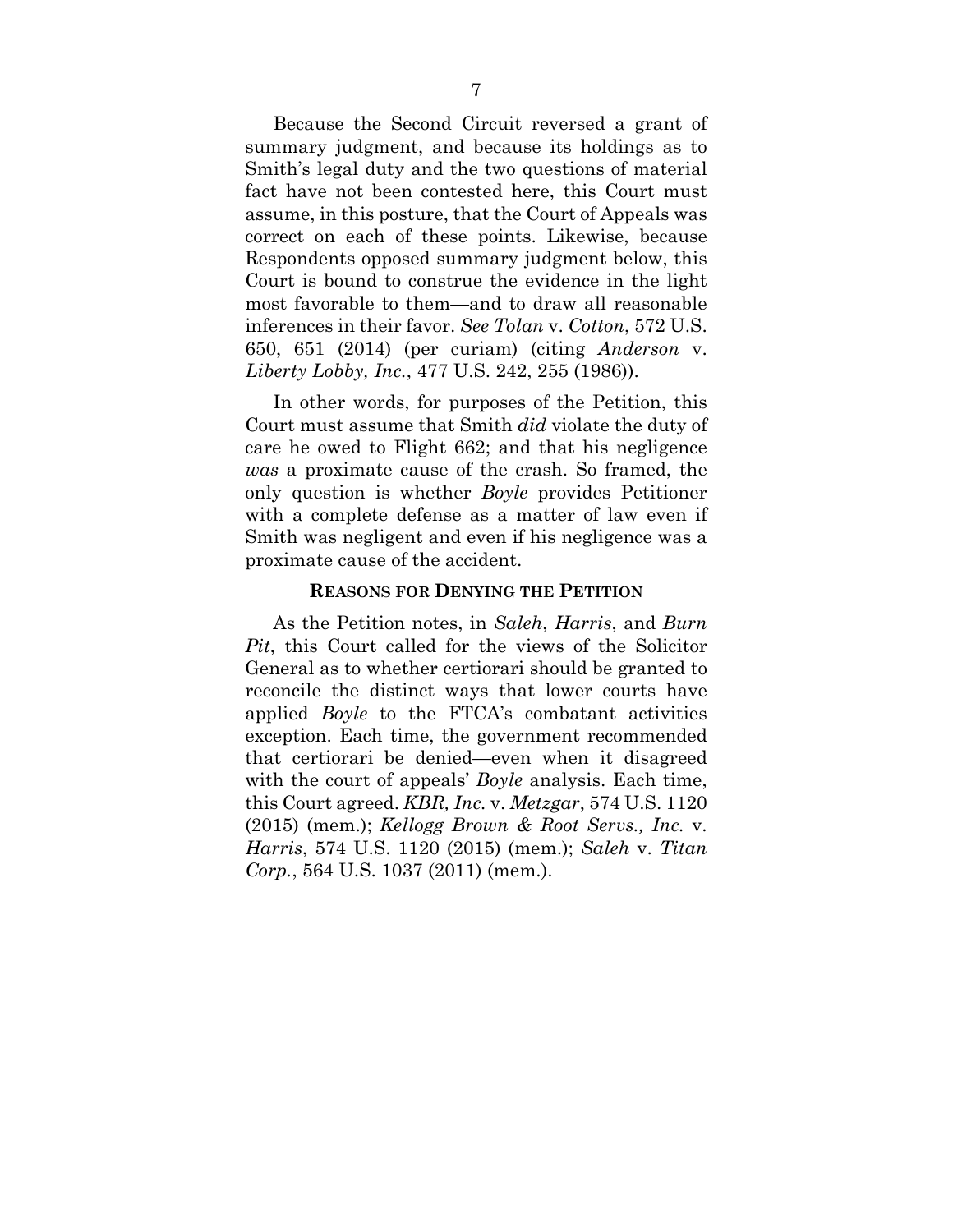The Petition insists that, unlike those cases, this case *does* fairly raise the question presented. Pet. 12, 19, 24–26. But saying it thrice doesn't make it so. The Petition here is far *weaker* than those prior petitions because Petitioner is not entitled to a *Boyle*-like defense under any of the lower courts' approaches.

Thus, unless the FTCA's combatant activities exception empowers courts to go even further in displacing state tort claims than the appellate ruling most favorable to Petitioner already has, this case would not allow the Court to reach the question presented—let alone answer it. But even if this Court could reach the question presented, certiorari should still be denied because the Court of Appeals correctly declined to extend *Boyle*.

## **I. ROUTINE AIR TRAFFIC CONTROL OPERATIONS ARE NOT "COMBATANT ACTIVITIES" UNDER ANY OF THE LOWER COURTS' APPROACHES**

Congress enacted the FTCA in 1946 to waive the federal government's sovereign immunity from a wide array of torts by federal officers acting within the scope of their employment. But the FTCA also expressly preserved the government's immunity from a dozen (now thirteen) carefully circumscribed classes of tort claims, including "[a]ny claim arising out of the combatant activities of the military or naval forces, or the Coast Guard, during time of war." 28 U.S.C.  $§ 2680(i).^2$ 

<sup>2.</sup> Not only does the FTCA expressly omit contractors from the immunity it preserves, but Congress has repeatedly rebuffed proposals to extend such immunity to contractors. *See Boyle*, 487 U.S. at 515 & n.1 (Brennan, J., dissenting).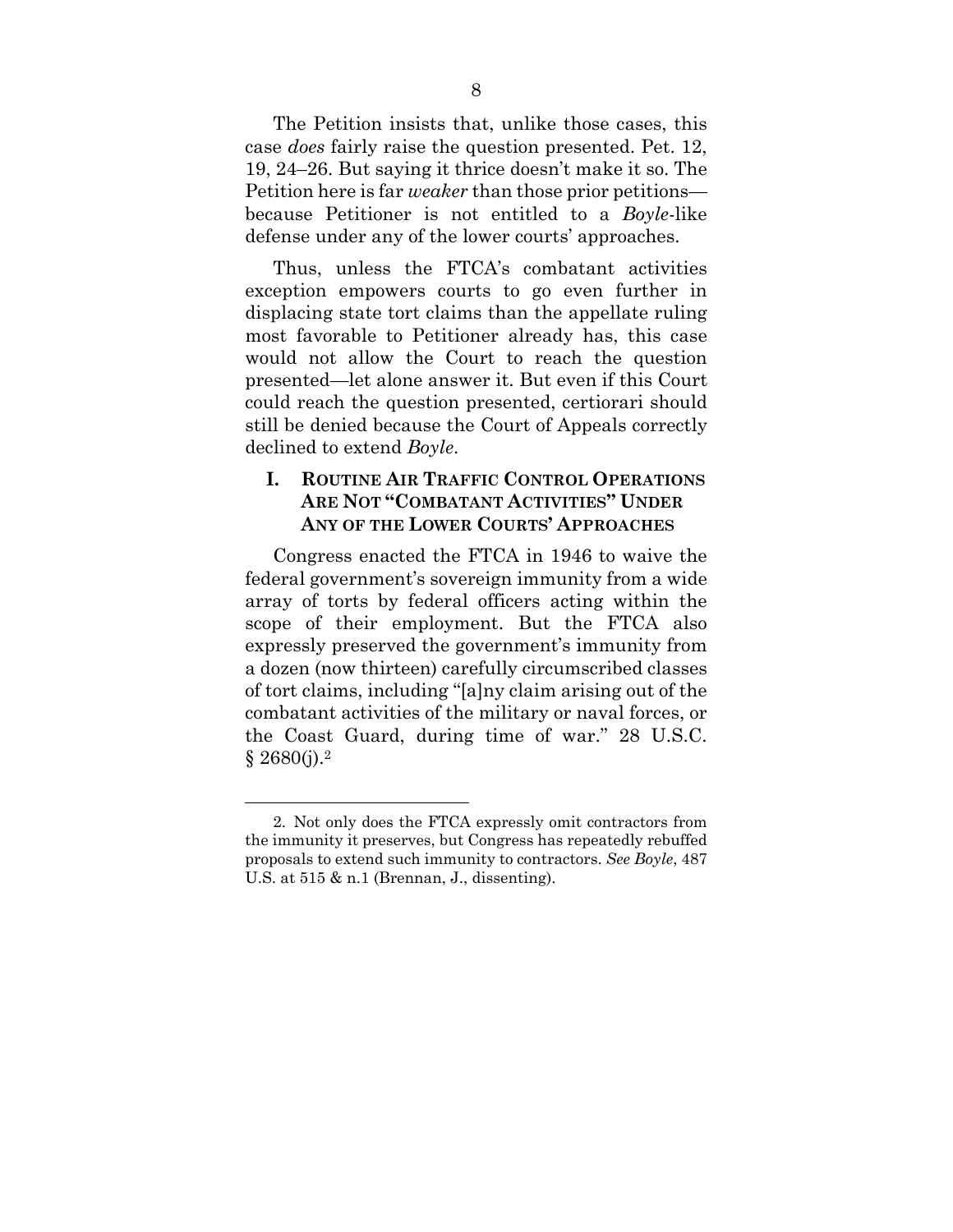In urging this Court to grant certiorari, Petitioner jumps to the differences in how the courts of appeals apply *Boyle* to the combatant activities exception without pausing to analyze whether that exception is implicated at all. In fact, routine air traffic control operations are not "combatant activities"—whether undertaken by civilian contractors or military officers; whether conducted at civilian or military airports; and whether performed domestically or in countries in which hostilities are elsewhere afoot. Contractor torts arising out of ordinary air traffic control activities therefore do not implicate *Boyle* in the first place.3

In its authoritative early interpretation, *Johnson*  focused on the plain text of the combatant activities exception, noting that the FTCA's record "is singularly barren" of any insight as to "the specific purpose of each exception"—including § 2680(j). *Johnson*, 170 F.2d at 769. Focusing on the words Congress chose, *Johnson* explained that "[t]he rational test would seem to lie in the degree of connectivity." *Id*. at 770:

"Combat" connotes physical violence; "combatant," its derivative, as used here, connotes pertaining to actual hostilities; the phrase "combatant activities," of somewhat wider scope, and superimposed upon the purpose of the statute, would therefore include not only physical violence, but *activities both necessary to and in direct connection with actual hostilities*.

*Id*. (emphasis added) (footnote omitted).

<sup>3.</sup> Although the FTCA does not allow tort claims against the United States "arising in a foreign country," 28 U.S.C. § 2680(k), Petitioner has not argued that this provision is relevant here.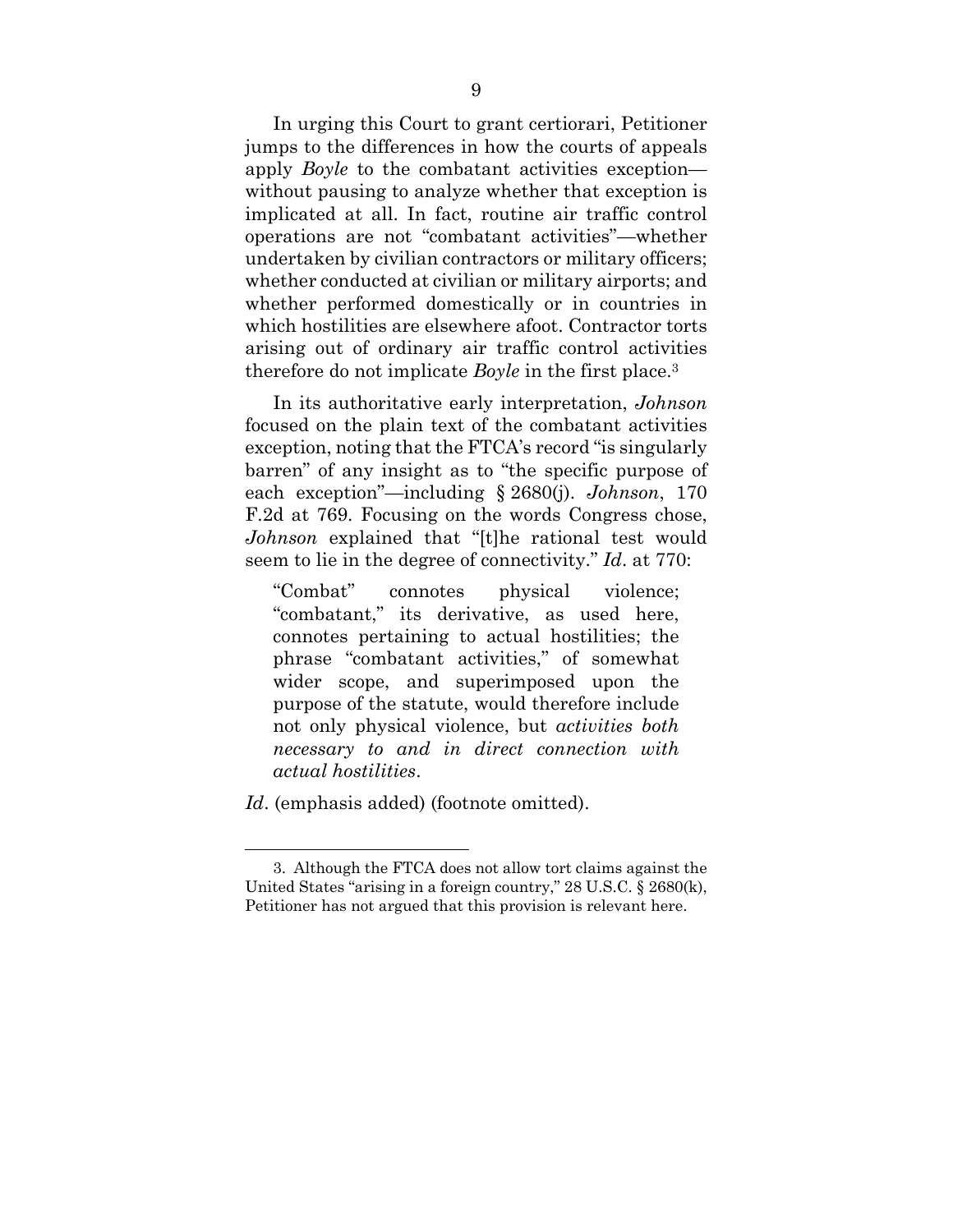By tying the FTCA's preservation of sovereign immunity to "combatant" activities rather than "military" activities, Congress necessarily limited that immunity to cases in which the underlying tort was directly connected to combat operations. If § 2680(j) swept more broadly, there would have been even less of a justification for the additional exception that this Court read into the FTCA just four years later—for "injuries [that] arise out of or are in the course of activity incident to [a military servicemember's] service." *Feres* v. *United States*, 340 U.S. 135, 146 (1950). Whatever else might be said about *Feres*, it extends the federal government's sovereign immunity well beyond the understood scope of § 2680(j). *See Doe*  v. *United States*, 141 S. Ct. 1498, 1499 (2021) (Thomas, J., dissenting from the denial of certiorari).

The Petition does not offer a different definition of "combatant activities." Nor does it offer any specific argument as to why or how *Johnson*'s definition is satisfied here. In his report and recommendation to the district court, Judge McCarthy (the only judge to specifically reach this issue below) concluded that Respondents' lawsuit implicates the combatant activities exception because, even if *Petitioner* was not engaged in combatant activities, Respondents' claim "arises from combatant activity *of the military*." Pet. App. 69a (quoting *Aiello* v. *Kellogg, Brown & Root Servs., Inc.*, 751 F. Supp. 2d 698, 715 (S.D.N.Y. 2011)).

But the only *combatant* activities of the military at issue here were the more general hostilities elsewhere in Afghanistan at that time. Subjecting Petitioner to state tort liability for Smith's alleged negligence would not implicate the *government*'s conduct of those activities one whit. After all, it is undisputed that, on the night of October 12, the KAIA tower was staffed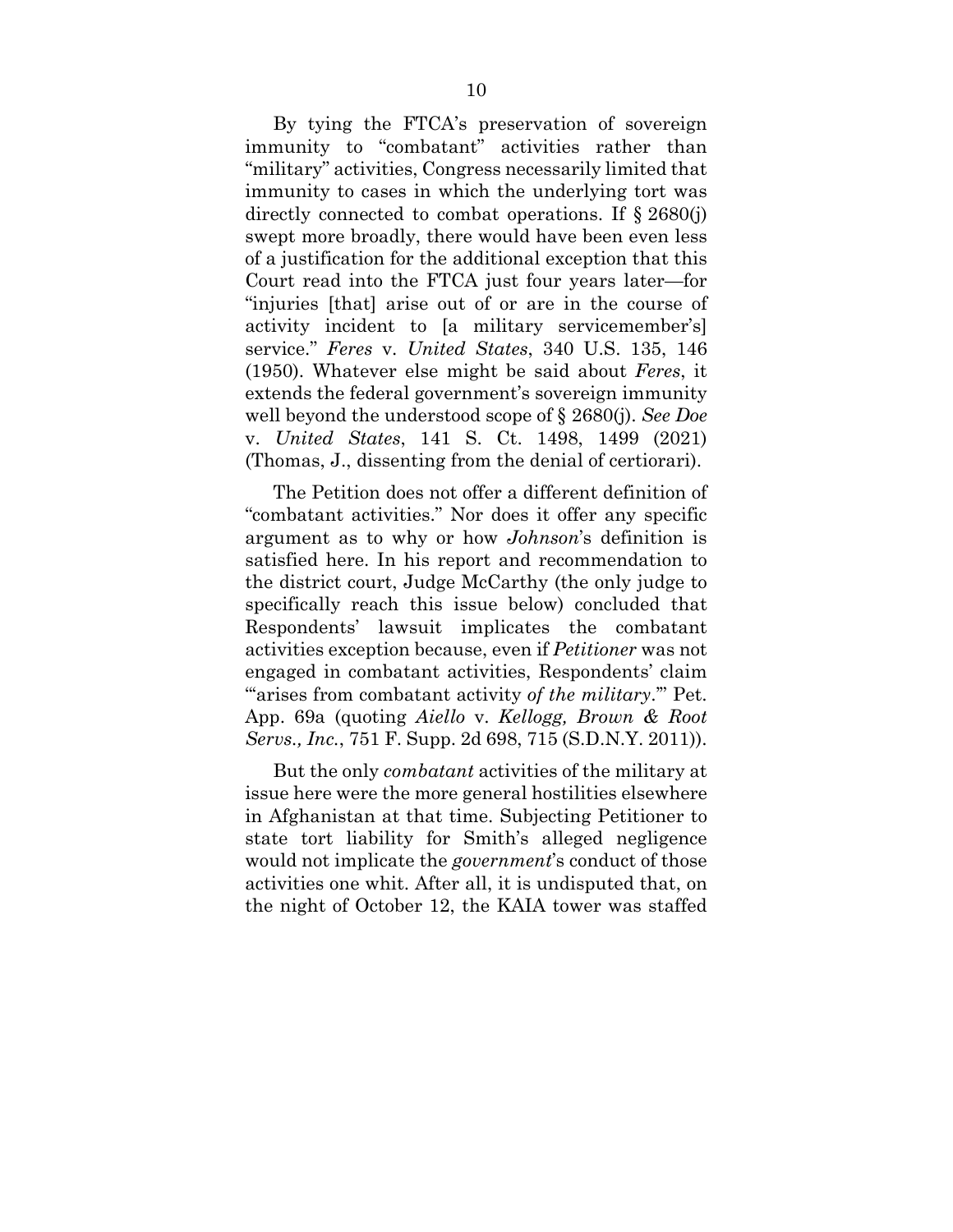entirely by civilians; it was managing only civilian flights; and it was under no attack or imminent threat of attack. Nor has Petitioner introduced any evidence that, on the night of the accident (or at any point in the days or weeks immediately before or after), flight operations were anything other than routine; or that Smith was following anything other than standard operating procedures at Afghanistan's largest civilian airport. Whatever hypotheticals might be conjured in which air traffic control services *would* be "in direct connection with actual hostilities." *Johnson*, 170 F.2d at 770, that just wasn't the reality on October 12.4

It may well be that a loose logical or logistical chain could be constructed from combat operations elsewhere in Afghanistan to air traffic control operations at KAIA. But under *Johnson*, the FTCA specifically rejects such an indirect link between the underlying tort and "combatant activities." *Boyle* only reinforces that reading by focusing on whether holding the *contractor* liable would undermine the *government*'s discretion. Here, though, Petitioner has offered no explanation for how the government's combatant activities elsewhere in Afghanistan would have been undermined by Respondents' tort claims.

<sup>4.</sup> According to the Petition, "[a]pproximately 75% of the air traffic at [KAIA] was combat-related." Pet. 6. That assertion is misleading at best. Air Force Lt. Col. Gregory Adams testified that, in his estimation, 75% of air traffic at KAIA "was combat *and other operations*, including the movement of troops and their supplies." Pet. App. 53a–54a (emphasis added). Those "other operations" included cargo flights by "civilian contract carriers," such as Flight 662. Adams Transcript at 51–52. Indeed, nothing in the record speaks directly to how much of KAIA's air traffic was "in direct connection with actual hostilities." *Johnson*, 170 F.2d at 770. But whatever the answer, it's nowhere close to 75%.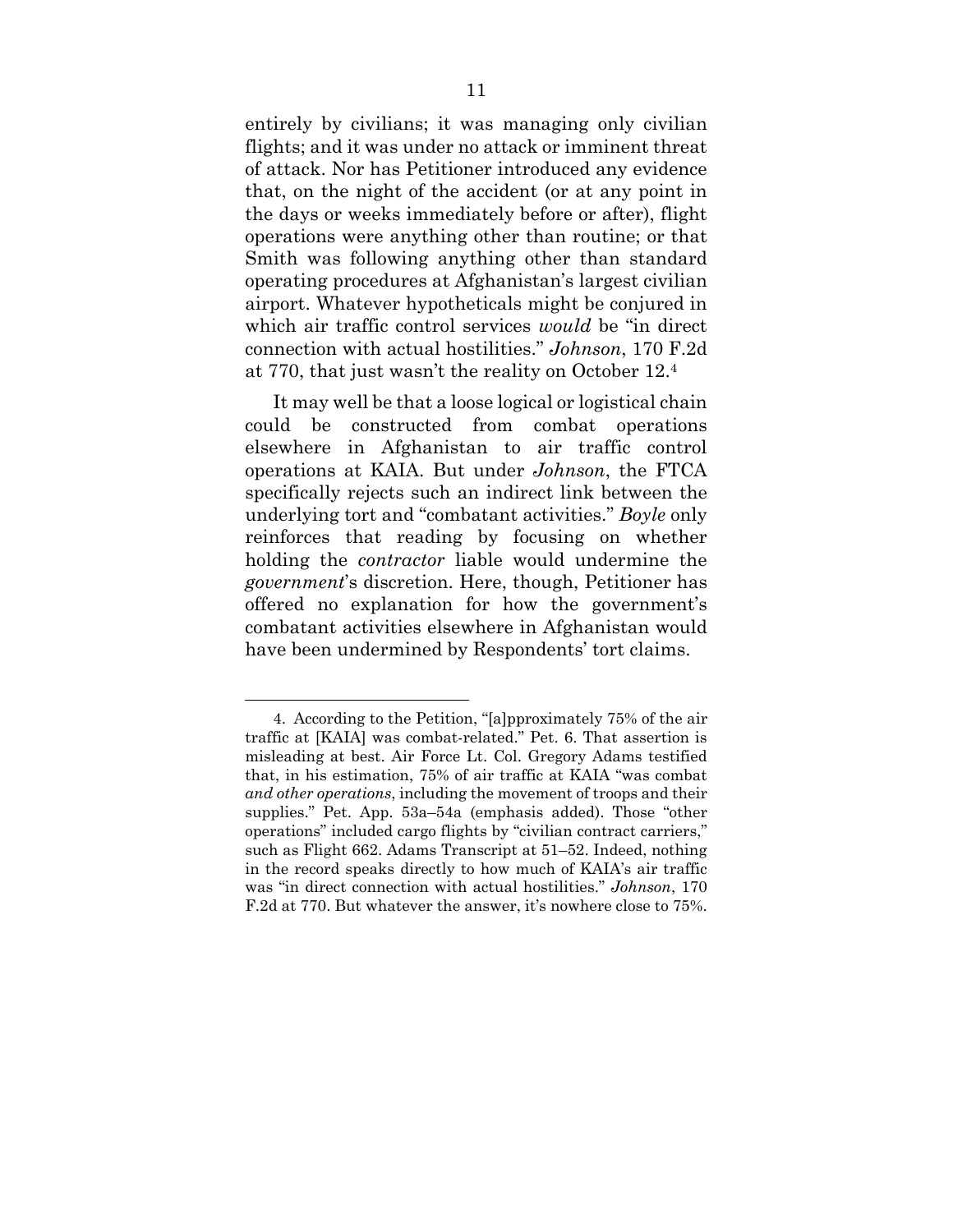*Johnson* itself rejected a similar argument. In that case, plaintiffs sued the United States alleging that Navy ammunition supply ships returning from World War II's Pacific Theater had polluted their clam farms while anchored in Discovery Bay, Washington. In holding that plaintiffs' claims did not "aris[e] from" the Navy's combatant activities in the Pacific, the Ninth Circuit distinguished between "[a]iding others to swing the sword of battle" and "returning [the sword] to a place of safekeeping." *Id*.

As one court put it in the context of another civilian cargo plane crash that took place while fighting was ongoing in Afghanistan, "[a]dmittedly, [the cargo contractor] was carrying military equipment and operating in a war zone, but it was not aiding the military in swinging the 'sword of battle'; in essence, it was helping [the airline] carry the sword for the military's later use." *Brokaw*, 137 F. Supp. 3d at 1106. In *Brokaw*, the equipment at issue included five combat vehicles; indeed, improper securing of the vehicles is what *caused* the crash. *See id*. at 1088–90. Here, there was no military equipment onboard; by all accounts, the plane was free of cargo. *See* Pet. App. 6a.

If anything, the absence of a direct connection to combatant activities in this case is driven home by the contrast with prior cases in which courts of appeals applied *Boyle* to the FTCA's combatant activities exception. In *Koohi*, for example, the tort claim arose *directly* out of the military's accidental shoot-down of a civilian commercial airliner. *See* 976 F.2d at 1337. In *Saleh*, the claims arose *directly* out of the military's detention and interrogation of suspected insurgents at Abu Ghraib prison in Iraq—so much so that the plaintiffs didn't even dispute that their claims arose from "combatant activities." *See* 580 F.3d at 6–9.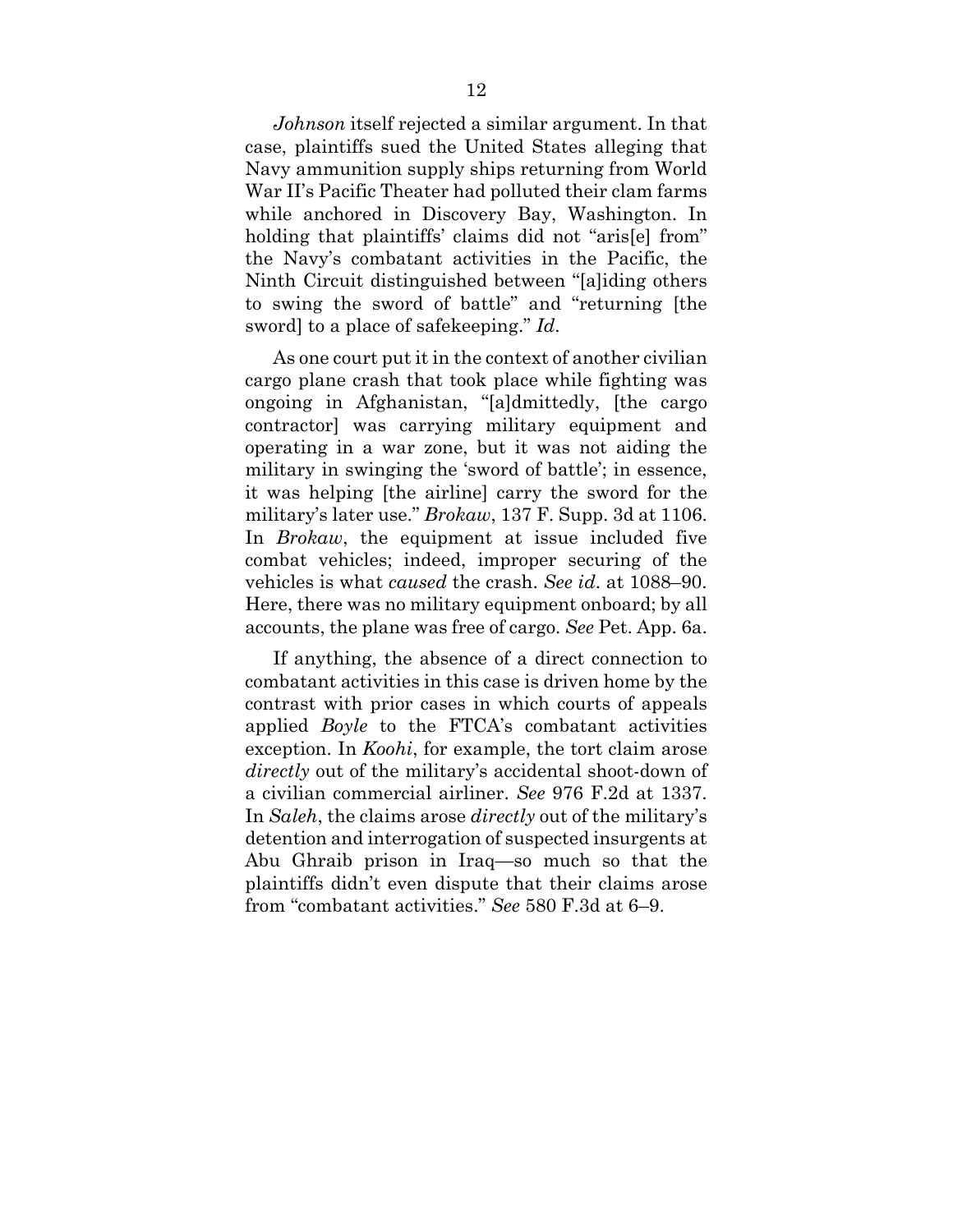And in both *Harris* and *KBR*, the tort claims arose directly out of the contractors' construction not just of *military* facilities, but of forward operating bases for combat troops in active combat zones—a connection that both courts of appeals stressed. *See Burn Pit*, 744 F.3d at 351 ("Performing waste management and water treatment functions to aid military personnel in a combat area is undoubtedly 'necessary to and in direct connection with actual hostilities.'" (quoting *Johnson*, 170 F.2d at 770)); *Harris*, 724 F.3d at 481 ("Maintaining the electrical systems for a barracks in an active war zone is analogous to supplying ammunition to fighting vessels in a combat area and is certainly 'necessary to and in direct connection' to the hostilities engaged in by the troops living in those barracks." (quoting *Johnson*, 170 F.2d at 770)). Here, in contrast, no combat troops had any relationship to the underlying events whatsoever; the military didn't even investigate the crash.

These distinctions are more than just factual ones. The D.C. Circuit in *Saleh* justified application of *Boyle* to the FTCA's combatant activities exception to vindicate the principle that "tort duties of reasonable care do not apply on the battlefield." 580 F.3d at 7; *id*. ("The very purposes of tort law are in conflict with the pursuit of warfare."); *see also Koohi*, 976 F.2d at 1337 (noting the incompatibility between wartime and duties of care). But tort principles of reasonable care should (and *do*) apply in the air traffic control towers of civilian airports—even in countries in which hostilities are ongoing. After all, these are most definitely *not* places in which "risk-taking is the rule." *Saleh*, 580 F.3d at 7. Again, Petitioner's failure to proffer any evidence of abnormal operations at KAIA on or around October 12 only proves the point.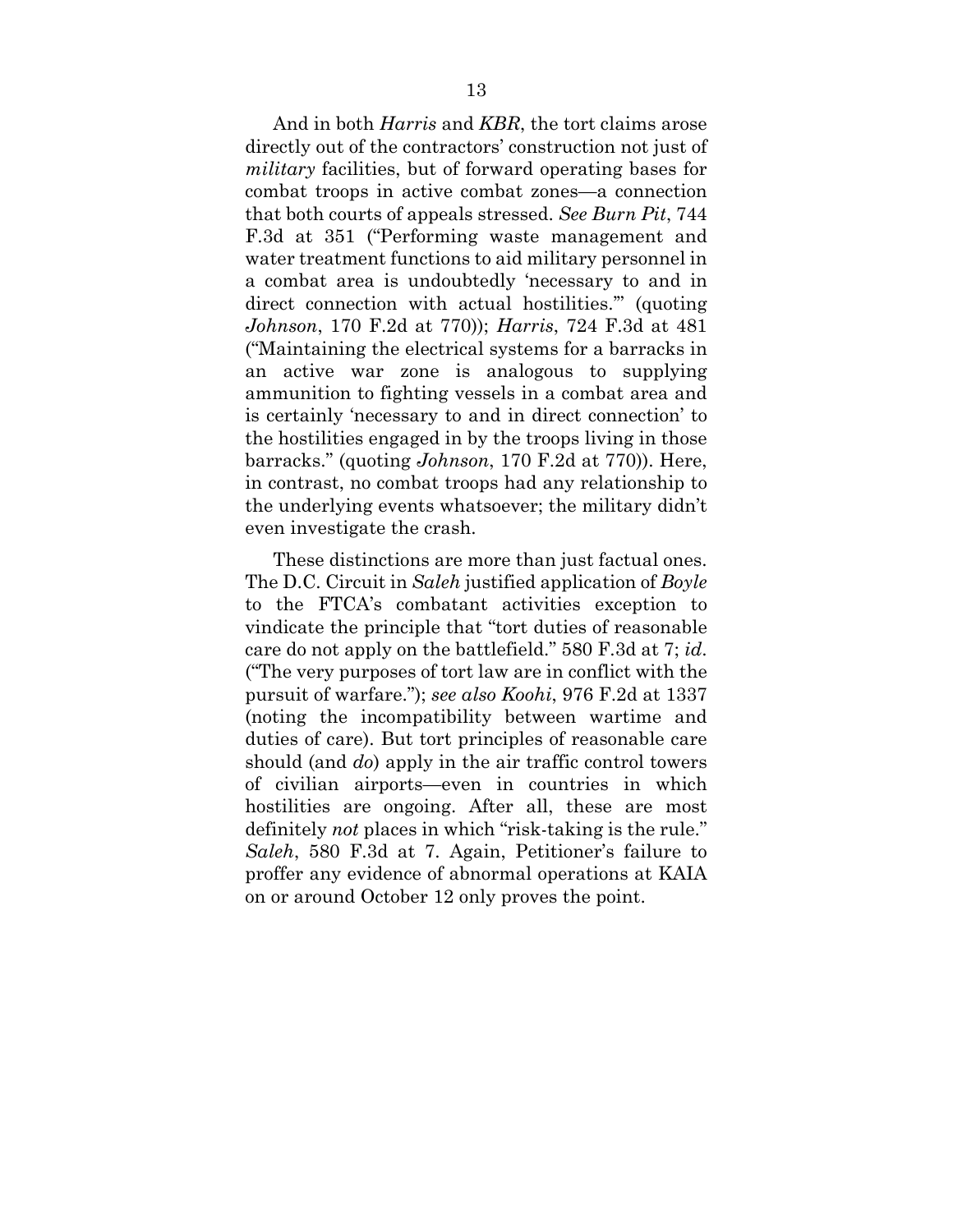Moreover, although Petitioner insisted in the lower courts that Smith owed no duty of care to Flight 662, that was only because the flight was operating under visual flight rules—not because it took place in Afghanistan. As noted above, the Second Circuit disagreed, holding as a matter of law that Smith "was obligated not to put Flight 662 in peril that a reasonable controller would—or at least should—have foreseen or anticipated." Pet. App. 43a. Tellingly, the Petition does not contest this holding.

Instead, the best Petitioner can do is argue that, in general, its personnel were deemed "mission essential" by the U.S. government, and cite to the prime contract's declaration that the provision of air traffic control services at KAIA "provide[d] mission critical capabilities supporting joint services military personnel, host nation military, and coalition forces." Pet. 5. But the reason why KAIA's air traffic control tower was staffed by military personnel in the first place was not so it could play a role in nearby combat operations. Rather, it was to train Afghan controllers so that they could take over regular responsibility for both civilian and military operations at the airport. *See* Pet. App. 53a. In other words, and unlike in *Saleh*, Petitioner's employees were not augmenting soldiers performing a combat function; they were augmenting soldiers training local civilians to assume a civilian function. As *Johnson* made clear 74 years ago, the plain text of the FTCA requires much, much more.

Even in Afghanistan in 2010, then, routine air traffic control operations at KAIA were not combatant activities because they were not "in direct connection with actual hostilities." *See Brokaw*, 137 F. Supp. 3d at 1106; *cf. United Air Lines, Inc.* v. *Wiener*, 335 F.2d 379 (9th Cir. 1964) (holding the government liable for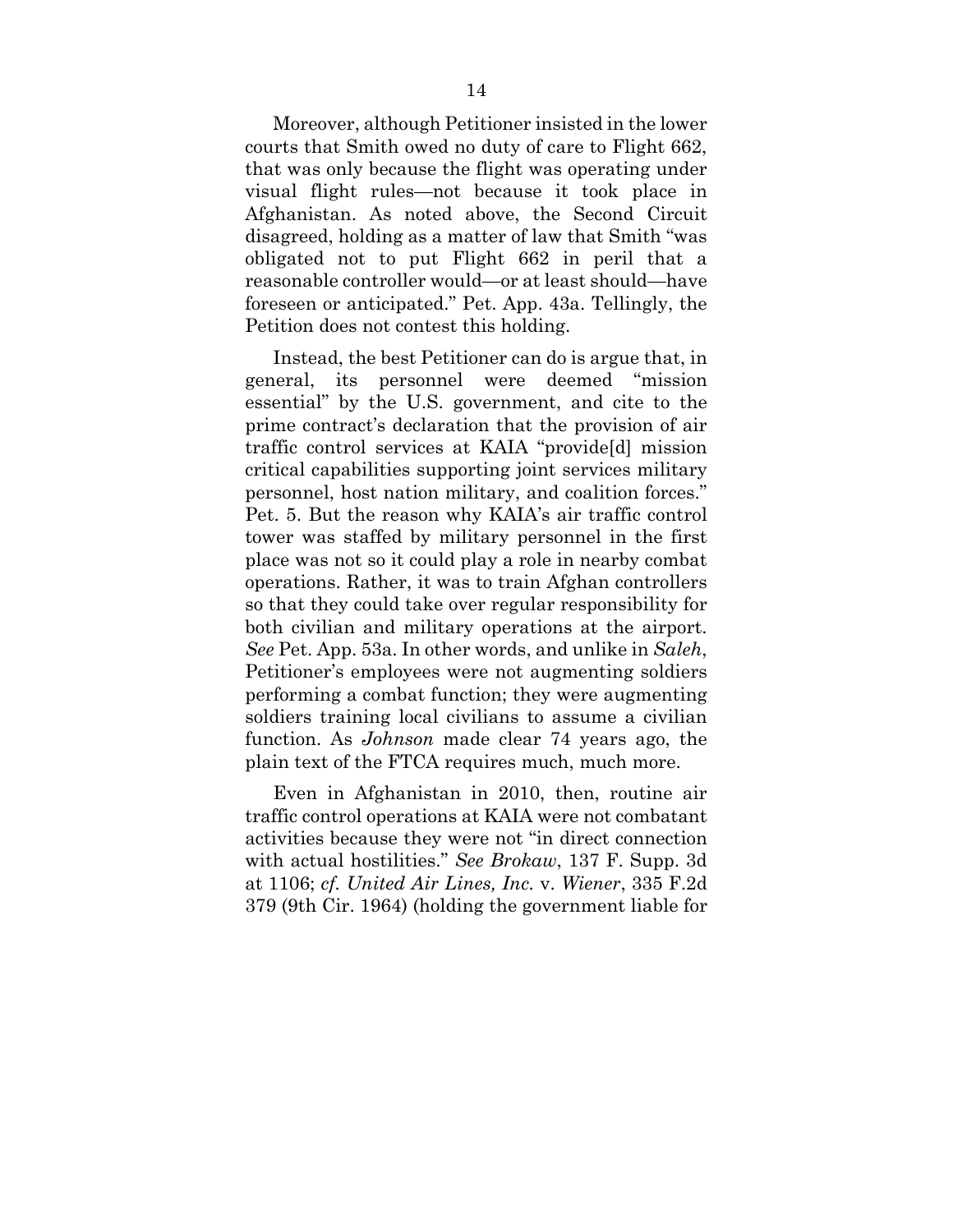the midair collision of an Air Force fighter and a commercial plane caused in part by defects in military air traffic control). Regardless of how *Boyle* applies to the FTCA's combatant activities exception, Respondents' state law tort claims would not "arise from" combatant activities even if they were brought directly against the United States—and so they cannot possibly conflict with the federal policy interests reflected in that exception. *See Boyle*, 487 U.S. at 508 ("But conflict there must be.").5

### **II. PETITIONER WAS NOT "INTEGRATED" INTO COMBATANT ACTIVITIES OF THE MILITARY UNDER ANY OF THE LOWER-COURT HOLDINGS**

Even if routine air traffic control operations could have a "direct connection to actual hostilities," and even if Petitioner's conduct here did, that's not enough to satisfy *Boyle*. Again, this conclusion follows from *Saleh*—the appellate decision most favorable to Petitioner. Under the D.C. Circuit's reasoning, *Boyle* justifies federal judicial lawmaking to displace state tort claims only when "a private service contractor is integrated into combatant activities over which the military retains command authority," and the tort claim arises out of "the contractor's engagement in such activities." 580 F.3d at 9.

<sup>5.</sup> In the Second Circuit, Respondents contested Judge McCarthy's holding that Petitioner's negligence arose out of combatant activities, arguing that the error was an independent basis for reversal. Brief for the Plaintiffs-Appellants at 29–31, *Badilla* v. *Midwest Air Traffic Control Servs., Inc.*, 8 F.4th 105 (2d Cir. 2021) (No. 20-608-cv). The Second Circuit's ruling relied upon other grounds, but this argument was clearly preserved for consideration here. *See Murr* v. *Wisconsin*, 137 S. Ct. 1933, 1949 (2017) ("The judgment below . . . may be affirmed on any ground permitted by the law and record.").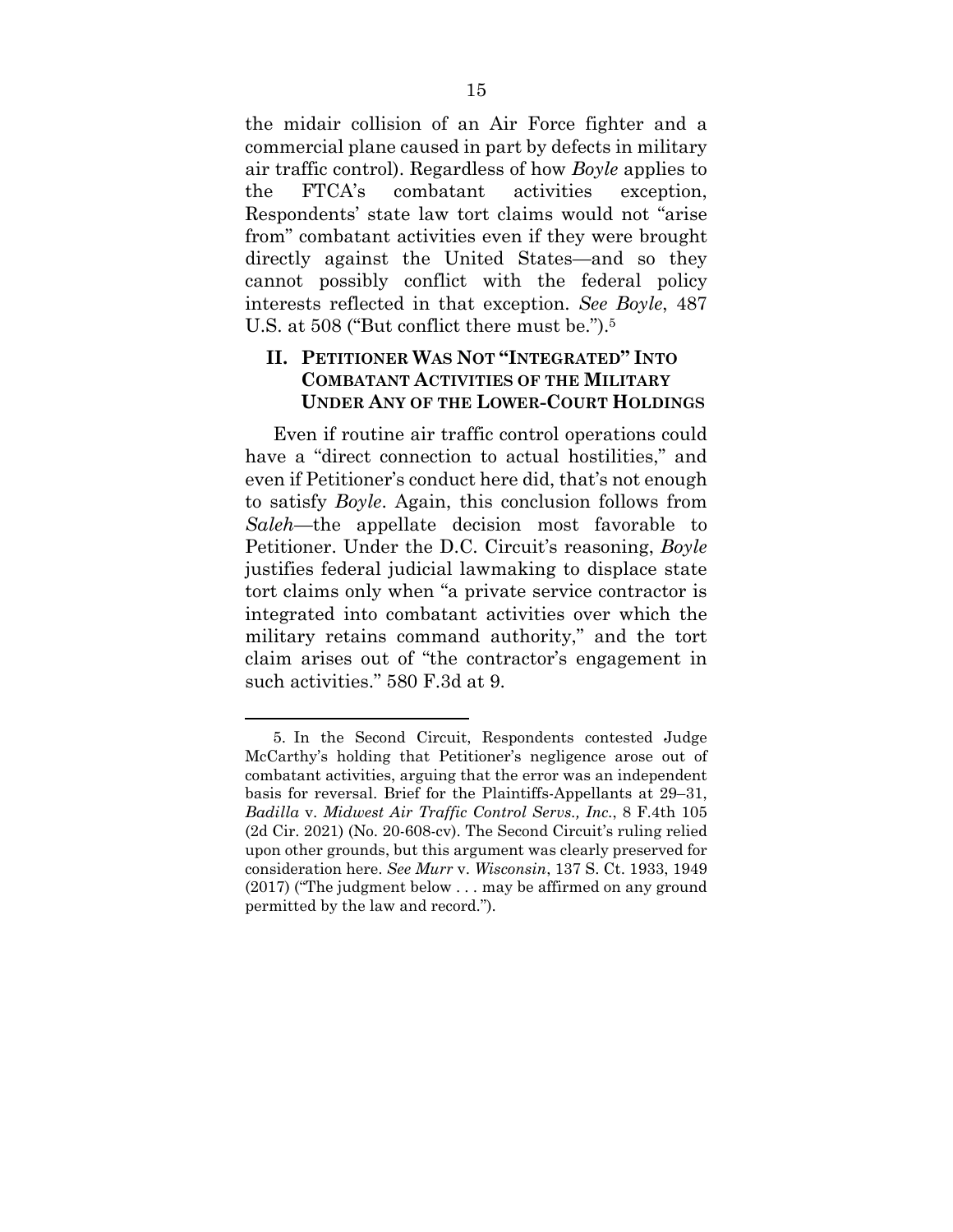In contrast, as *Saleh* stressed, "a service contractor might be supplying services in such a discrete manner—perhaps even in a battlefield context—that those services could be judged separate and apart from combat activities of the U.S. military." *Id*.; *see Bixby* v. *KBR, Inc.*, 748 F. Supp. 2d 1224, 1242 (D. Or. 2010) (displacement is not warranted when "the harm can be traced, not to the government's actions or decisions, but to the contractor's independent decision to perform the task in an unsafe manner"). This distinction is central to *Boyle*; if the contractor's tortious conduct did *not* result from the government's authorization or direction, there is no risk that holding the contractor liable will require courts to second-guess the *government*'s decisionmaking.6

The lack of integration between Petitioner and the military puts this case in the latter category. As the Second Circuit explained, "[t]here was evidence that the military retained some authority at KAIA's tower and, at a very general level, approved [International Civil Aviation Organization] standards. But we see no evidence that the Government directed Smith's actions at issue here." Pet. App. 36a. Critically, "[t]he Government did not issue a specific instruction that compelled Smith's directions to Flight 662 (allegedly in violation of his state-law duty of care)." *Id*. (citing *Boyle*, 487 U.S. at 509). Nor has Petitioner argued that Smith's alleged mishandling of Flight 662 was based

<sup>6.</sup> This precise distinction animates the related doctrine of "derivative sovereign immunity," which insulates from suit government agents "who simply performed as the Government directed." *Campbell-Ewald Co.* v. *Gomez*, 577 U.S. 153, 167 (2016) (citing *Yearsley* v. *W.A. Ross Constr. Co.*, 309 U.S. 18, 20– 21 (1940)). Where agents act on their own, or under authority that was not validly conferred, no immunity is available. *See id*.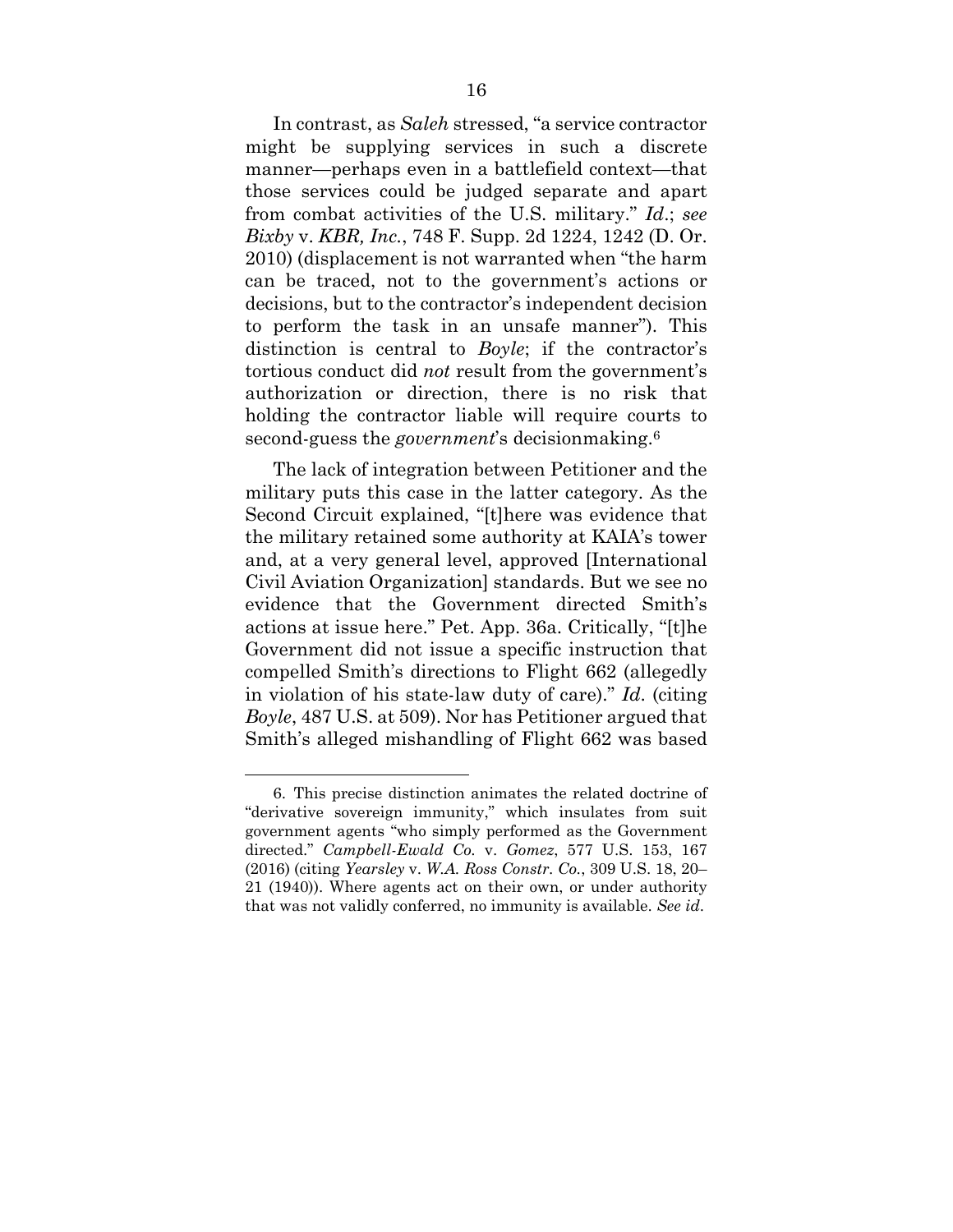on even *implicit* guidance or instructions from the government. In the lower courts, Petitioner simply disputed that Smith mishandled the flight at all.

This case is therefore a far cry from *Saleh*, in which the contractors were "inextricably embedded in the military structure." 580 F.3d at 8; *see also id*. at 4 ("Titan's employees were 'fully integrated into [their] military units,' essentially functioning 'as soldiers in all but name.'" (quoting *Ibrahim* v. *Titan Corp.*, 556 F. Supp. 2d 1, 3, 10 (D.D.C. 2007)) (alterations in original)). Indeed, the D.C. Circuit was convinced in *Saleh* that "these cases are really indirect challenges to the actions of the U.S. military," in a context in which "direct challenges obviously are precluded by sovereign immunity." *Id*. at 7. There is no comparable end-run here; it's not just that the U.S. military had nothing to do with Smith's negligent instructions to Captain Bulos; it's that holding Petitioner liable for Smith's negligence would not undermine any decision or policy choice by the *government*. *See id*. at 9 ("[A] supply contractor that had a contract to provide a product without relevant specifications would not be entitled to the preemption defense if its sole discretion, rather than the government's, were challenged.").

Nor is there anything to Judge McCarthy's conclusion that the integration prong is satisfied because the military's decision to not equip KAIA with terrain-avoidance radar may have helped to cause the accident. Pet. App. 67a. That argument confuses the *Boyle* defense with the separate question of proximate causation (which, again, Petitioner has not contested in this Court). Respondents are not seeking to hold Petitioner liable for the *government*'s negligence in failing to equip KAIA with terrain-avoidance radar;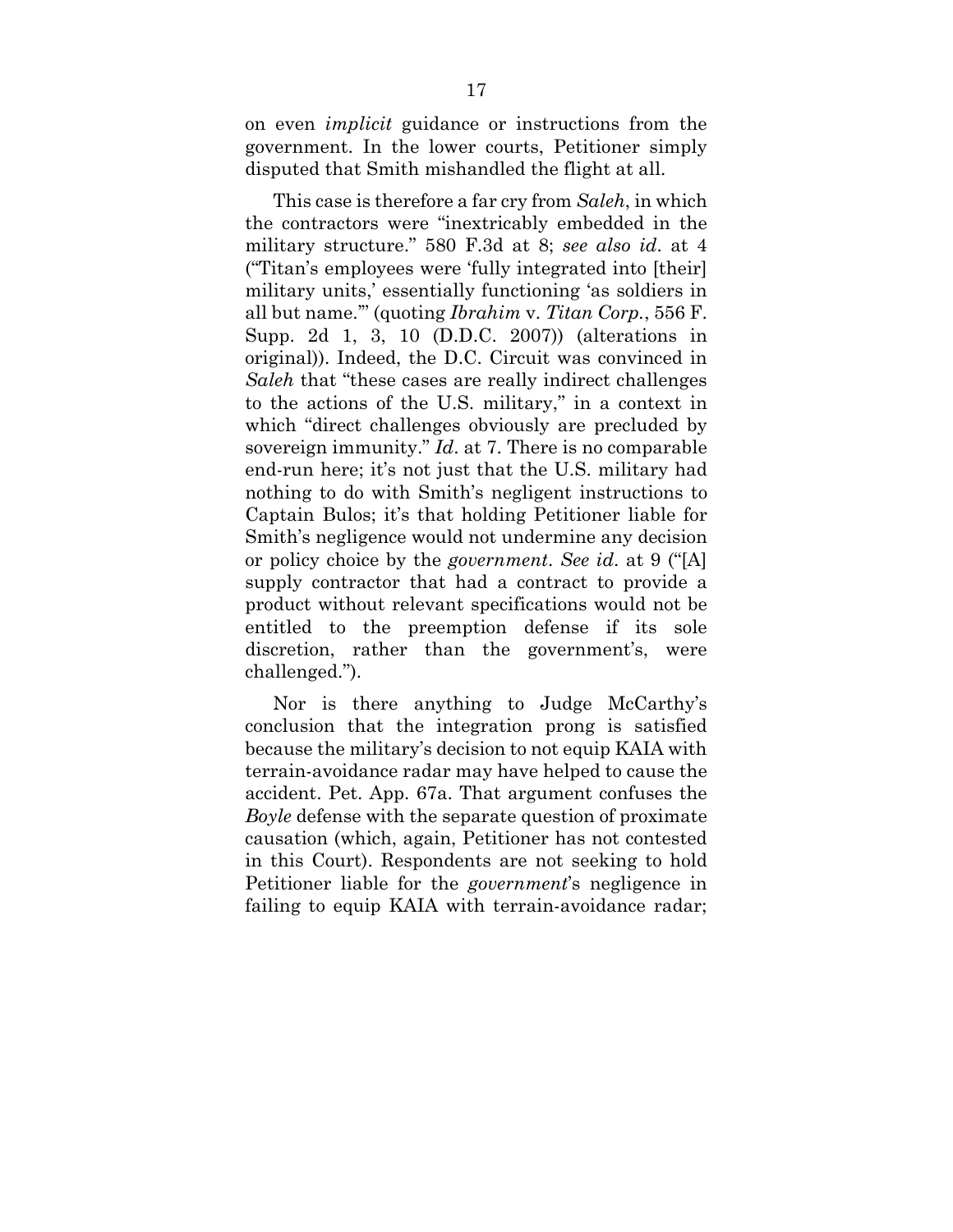they are seeking to hold Petitioner liable for *its* negligence in Smith's instructions to Bulos—which, again, must be treated as a proximate cause of the crash for purposes of the Petition. *See ante* at 7.

At a more fundamental level, Judge McCarthy's analysis missed the *point* of why each court of appeals that has applied *Boyle* to the combatant activities exception has insisted on some kind of "integration" between the contractor and the government—to ensure that, as in *Boyle* itself, the judge-made federal defense insulates contractors only from those torts that they carried out in reliance upon explicit or implicit government commands, rather than those resulting from frolic or detour. *See Boyle*, 487 U.S. at 509 (displacement will not be warranted where "the duty sought to be imposed on the contractor is not identical to one assumed under the contract, but is also not contrary to any assumed"). In contrast, by Judge McCarthy's logic, as the Court of Appeals explained, "any tort claim against a military contractor would involve an indirect challenge to the military's decision not to prevent the action that gave rise to the claim." Pet. App. 36a–37a.7

<sup>7.</sup> This is also why, to whatever extent it is relevant, the never-adopted integration test proposed by the Solicitor General in prior *amicus* briefs, *see* Pet. 19–21, also misapplies *Boyle*. By suggesting that *Boyle* governs torts arising out of the military's combatant activities that a contractor commits "within the scope of its contractual relationship with the federal government," the government's approach "would insulate contractors from liability even when their conduct does *not* result from military decisions or orders." *Harris*, 724 F.3d at 480 (emphasis added). Without that nexus, though, the *contractor*'s tort can't be said to have arisen from the *military*'s combatant activities. Displacing a state tort claim in such a case would separate the *Boyle*-like defense from both the text of § 2680(j) and the policy it reflects.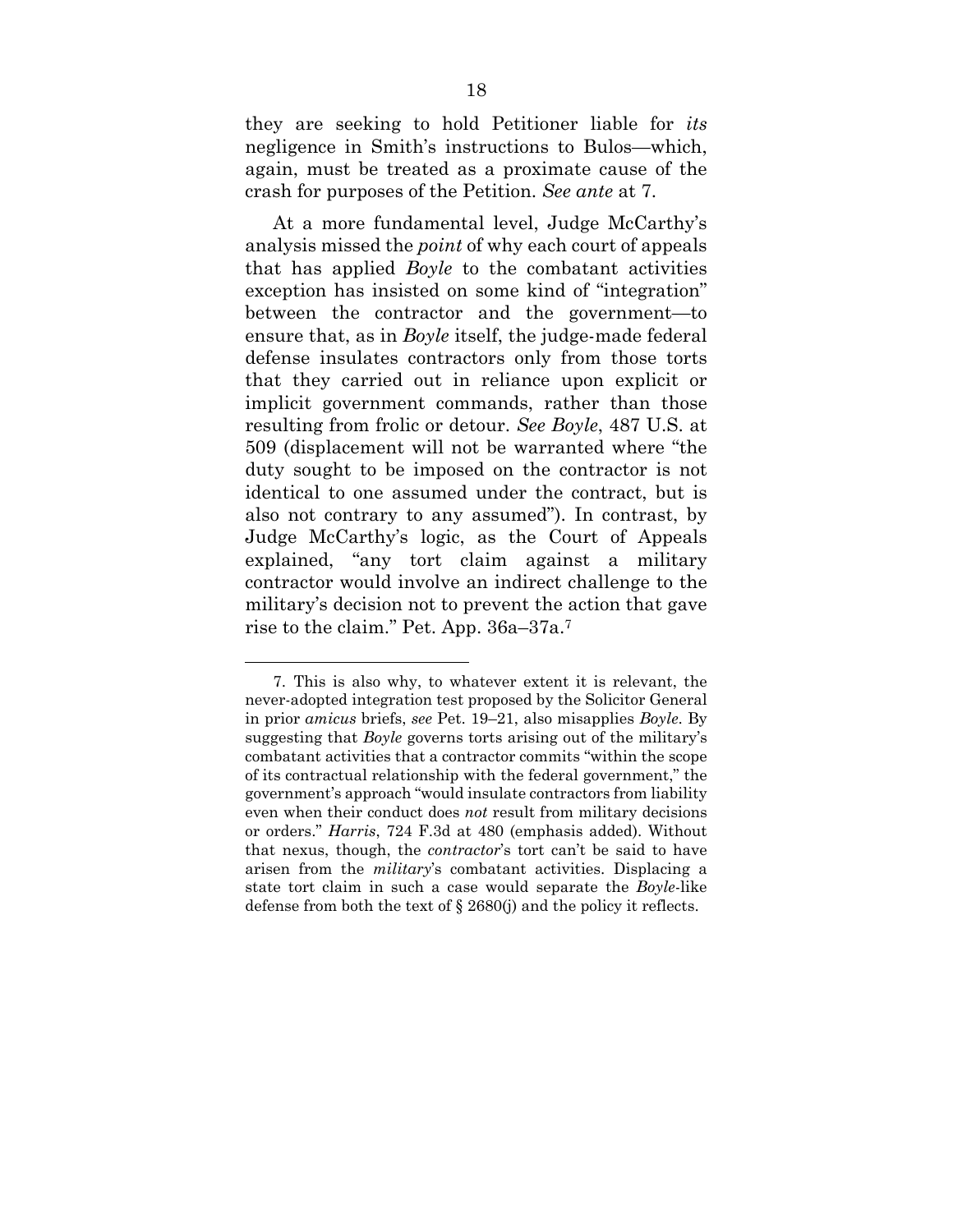Simply put, this is *not* the "special circumstance" *Boyle* identified—in which "the government has directed a contractor to do the very thing that is the subject of the claim." *Corr. Servs. Corp.* v. *Malesko*, 534 U.S. 61, 74 n.6 (2001) (citing *Boyle*, 487 U.S. 500). Rather, it is the exact case *Saleh* distinguished—in which "a service contractor might be supplying services in such a *discrete* manner—perhaps even in a battlefield context—that those services could be judged separate and apart from combat activities of the U.S. military." 580 F.3d at 9 (emphasis added).

*Saleh* wasn't alone in distinguishing such a fact pattern; *Boyle* itself contrasted cases in which "[t]he contractor could comply with both its contractual obligations and the state-prescribed duty of care." 487 U.S. at 509. In that context, "[n]o one suggests that state law would generally be pre-empted." *Id*.8 And yet, nowhere does the Petition identify a contractual obligation Petitioner would have violated if Smith had complied with the duty of care identified by the Second Circuit. Thus, under *any* of the formulations courts of appeals have adopted in extending *Boyle* to the FTCA's combatant activities exception, displacement of Respondents' state tort claims is not warranted.

<sup>8.</sup> Two years before the events giving rise to this case, the Department of Defense had specifically advised contractors that "[t]he public policy rationale behind *Boyle* does not apply when a performance-based statement of work is used in a services contract, *because* the Government does not, in fact, exercise specific control over the actions and decisions of the contractor or its employees or subcontractors." Defense Federal Acquisition Regulations Supplement, 73 Fed. Reg. 16,764, 16,768 (Mar. 31, 2008) (emphasis added). Even before *Saleh*, *Harris*, *Burn Pit*, and the Second Circuit's decision here, then, this understanding of how *Boyle* applies to combatant activities was already clear.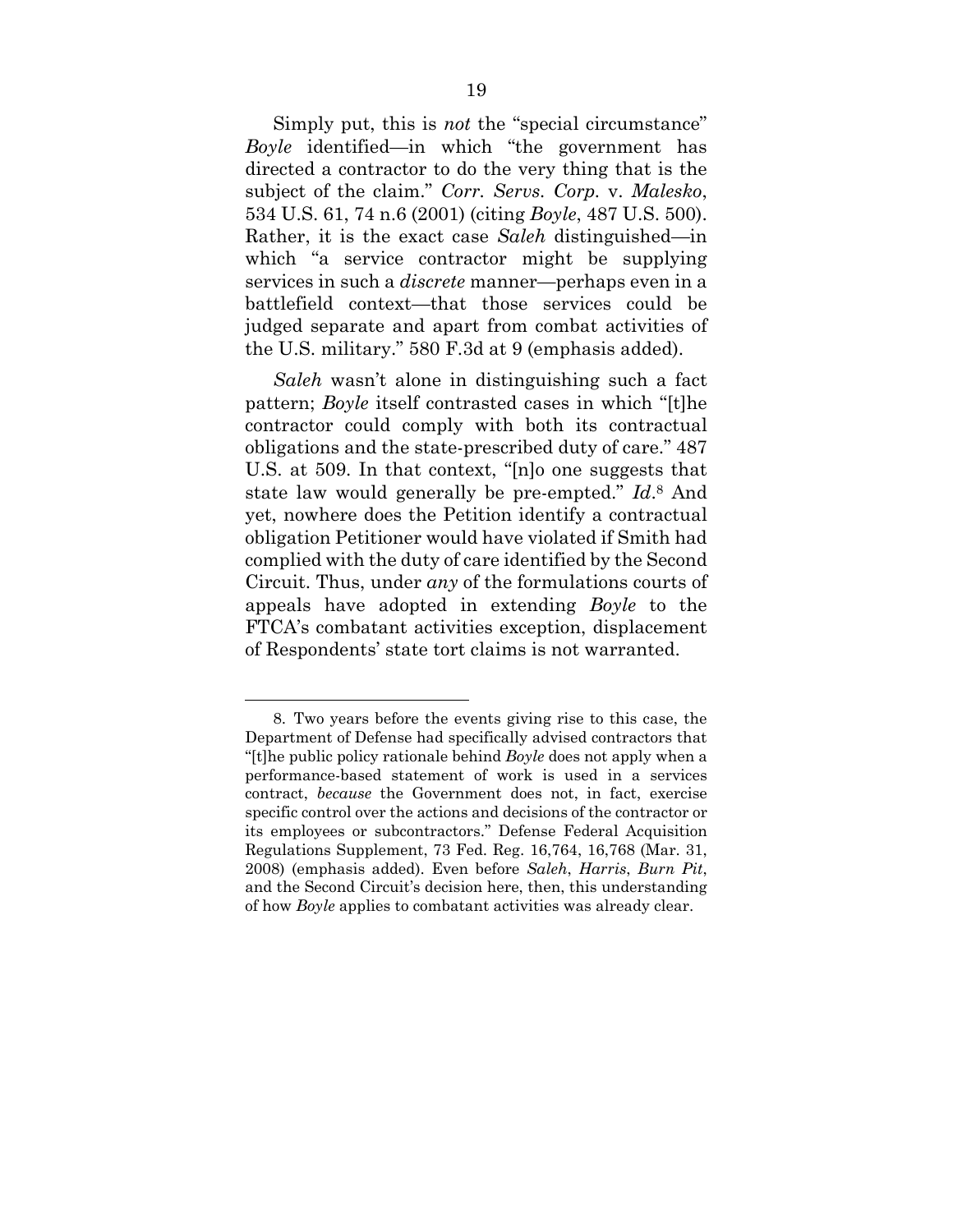### **III.** *BOYLE* **SHOULD NOT BE EXTENDED**

The above analysis drives home why this case is far from the "overwhelming" vehicle for resolving the question presented that the Petition asserts it to be. *See* Pet. 26. Under any of the standards that courts of appeals have identified for extending *Boyle* to the FTCA's combatant activities exception, Respondents' state law tort claims would not be subject to judicial displacement. The Second Circuit was therefore correct to reverse the grant of summary judgment and remand for further proceedings—regardless of which extension of *Boyle* should govern. If, as the Petition argues, the case for certiorari turns on this putative circuit split, then the fact that the Petition does not actually implicate any material division among the lower courts ought to be fatal.

To whatever extent the Petition should instead be understood as an implicit request from Petitioner and its *amici* to extend *Boyle* beyond the parameters of these lower-court rulings, this Court should decline that invitation. Even when it was decided, *Boyle* did not provide a general grant of judicial authority to engage in lawmaking to vindicate *all* of the FTCA's exceptions as applied to government contractors, but rather a specific rule to protect the unique policy interests reflected in the discretionary function exception—immunizing the federal government for conduct by its officers committed to their discretion by law. *See* 487 U.S. at 511–12; *see also Saleh*, 580 F.3d at 24 (Garland, J., dissenting) ("The Supreme Court has never extended *Boyle* beyond the discrete conflicts that application of the discretionary function exception targets.").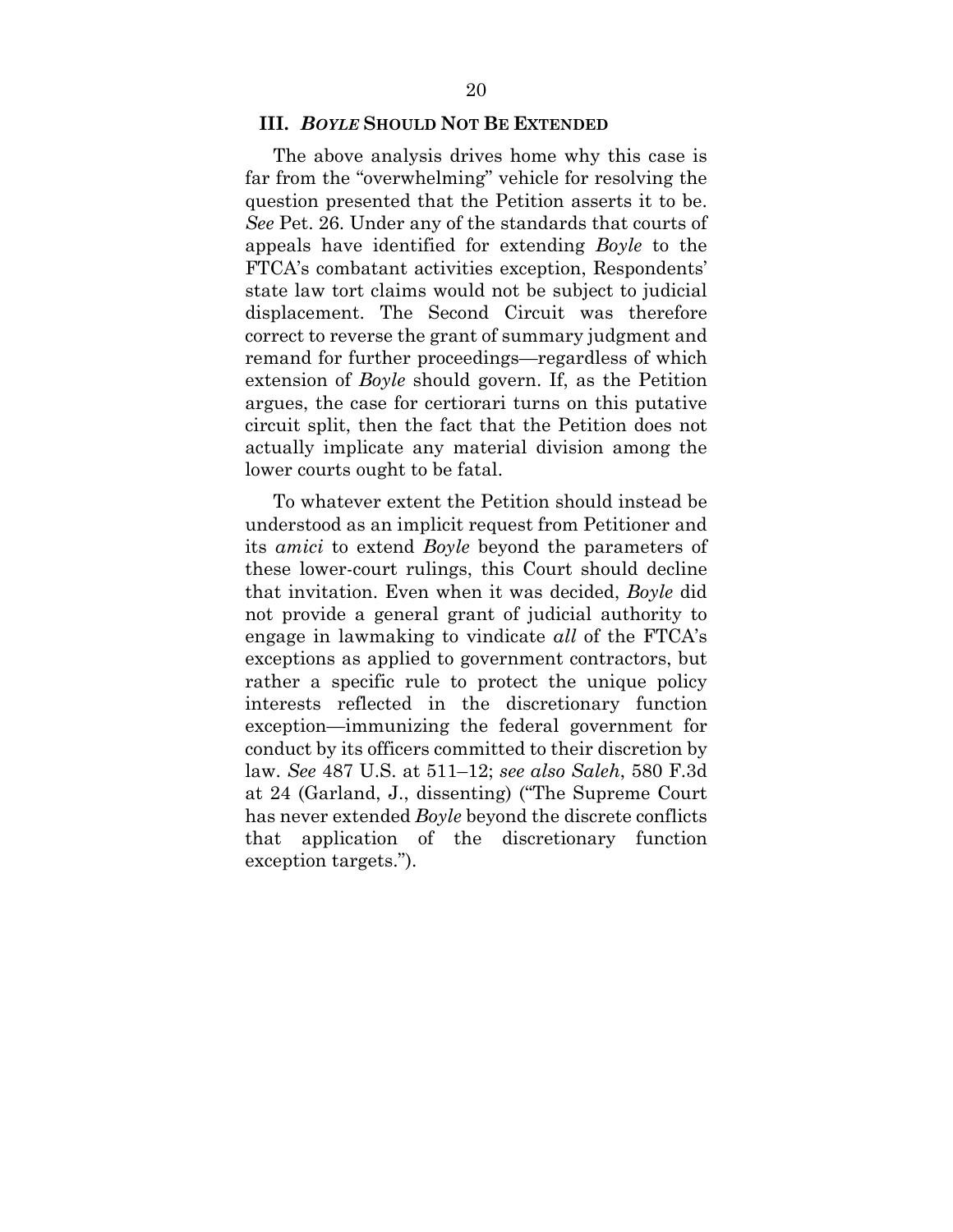It is in *that* context that the risk of subjecting contractors to tort liability for following contract specifications most directly undermines the FTCA. The concern is not that the costs of such liability will be passed on to the government indirectly; indeed, that's the likely result of *any* tort judgment against government contractors. Rather, it's that holding the contractors liable in those cases will directly circumscribe the federal government's conduct cabining the very discretion both committed to it by law and immunized from tort liability by the FTCA. *See Saleh*, 580 F.3d at 22–23 (Garland, J., dissenting). In that context, *Boyle*'s exercise of federal judicial lawmaking power vindicates a unique (and uniquely limited) form of conflict preemption derived from the FTCA. But as Judge Garland presciently warned, "[o]nce we depart from the limiting principle of *Boyle*, it is hard to tell where to draw the line." *Id*. at 23.

And even on those limited terms, *Boyle* is difficult to square with this Court's more recent hostility to federal common lawmaking. As Justice Gorsuch explained for the Court in *Rodriguez*, "Judicial lawmaking in the form of federal common law plays a necessarily modest role under a Constitution that vests the federal government's 'legislative Powers' in Congress and reserves most other regulatory authority to the States." 140 S. Ct. at 717; *see also Collins*, 138 S. Ct. at 1678–79 (Thomas, J., concurring). At the very least, "the objective for courts in every case requiring the creation of federal common law must be 'to find the rule that will best effectuate the federal policy.'" *Jesner* v. *Arab Bank, PLC*, 138 S. Ct. 1386, 1410 (2018) (Alito, J., concurring) (quoting *Textile Workers* v. *Lincoln Mills of Ala.*, 353 U.S. 448, 457 (1957)).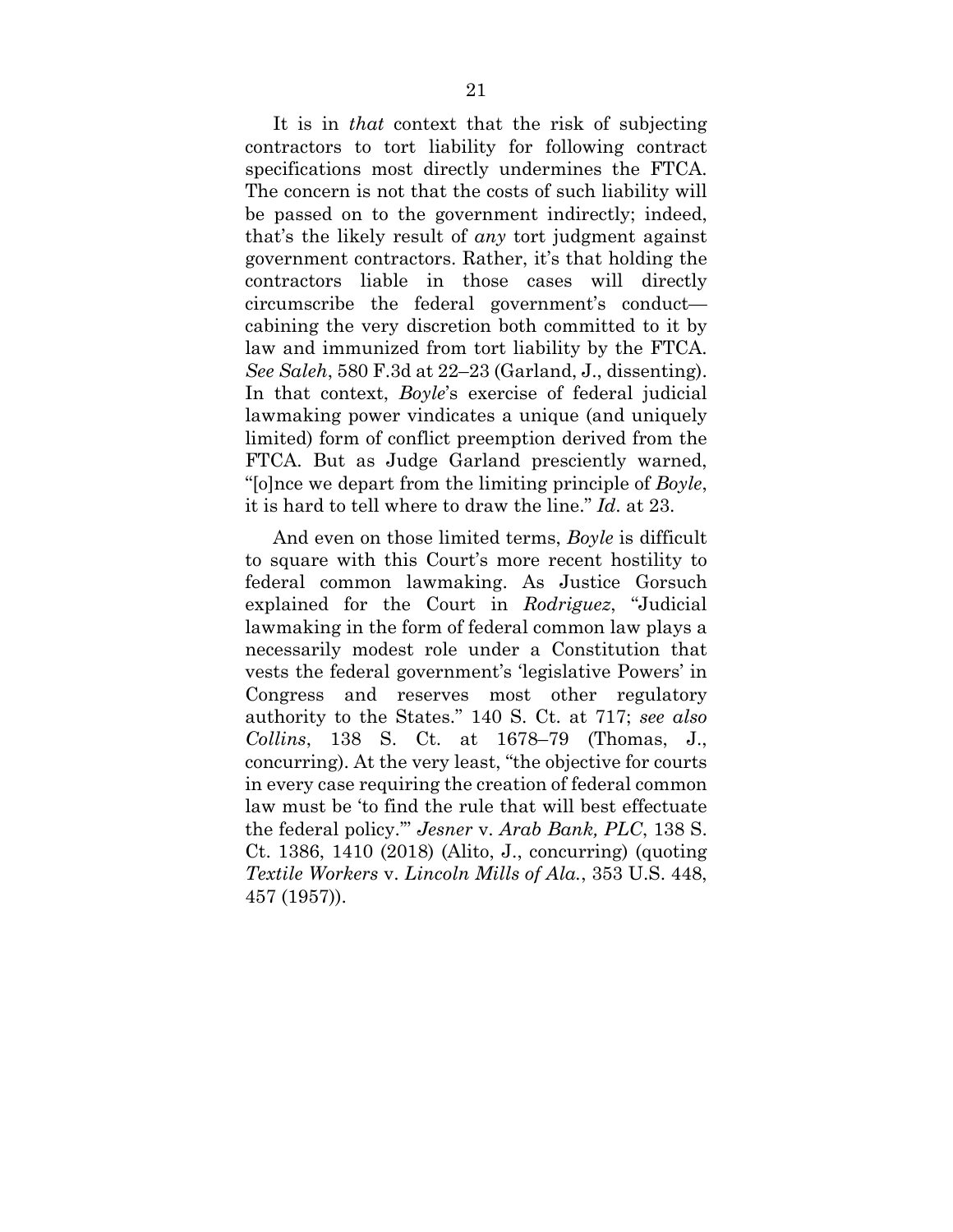Here, the underlying federal policy excludes contractors from the benefits of the United States' sovereign immunity not just once, but twice. The FTCA generally excludes contractors from the statutory scheme, *see* 28 U.S.C. § 2671, and the combatant activities exception specifically preserves the government's sovereign immunity for torts arising out of the combatant activities of "the military or naval forces, or the Coast Guard," but *not* of private military contractors. *Id*. § 2680(j).

Respondents certainly don't dispute that the government has become far more dependent upon contractors since that language was written 76 years ago—especially when it comes to the use of private military contractors accompanying the armed forces in the field. But even if that increased dependency bolsters the case for reconsidering whether to extend the government's immunity to such non-governmental actors, that's a policy debate, not a legal argument. And policy debates are for the political branches. *See Pereida* v. *Wilkinson*, 141 S. Ct. 754, 766–67 (2021).

Ultimately, this is a negligence case. Respondents will still have to prove to a jury that, in his communications with Captain Bulos, Smith breached his duty of care to Flight 662—and that his breach was a proximate cause of Flight 662's demise. Under *Boyle*, though, what matters is that Smith's communications with Flight 662 had nothing to do with the ongoing hostilities elsewhere in Afghanistan; and that, insofar as Smith *was* negligent, his negligence was neither in furtherance of any of Petitioner's obligations under its subcontract with the government nor at the direction or under the supervision of any government official.

#### \* \* \*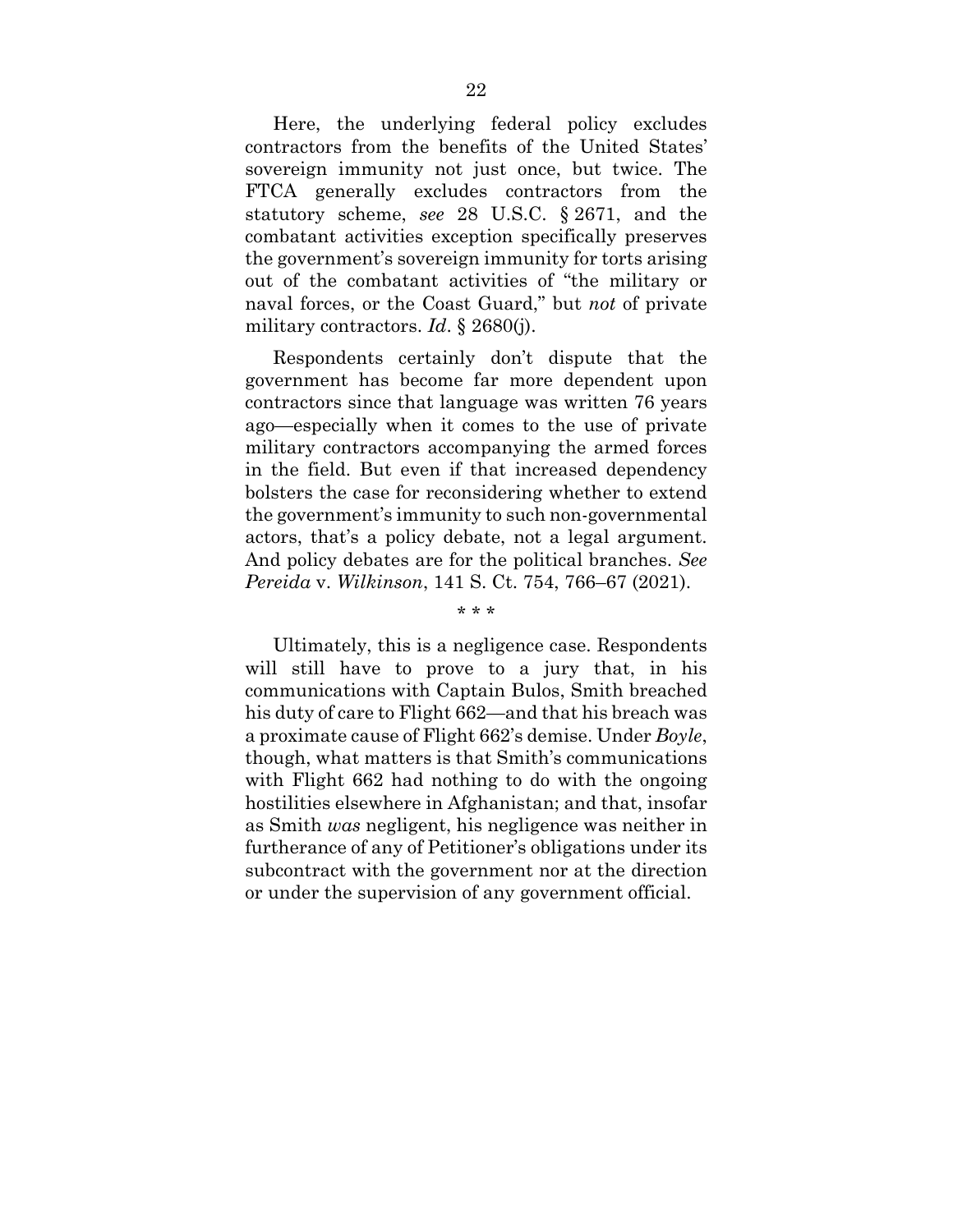Against that backdrop, the Petition insists that it "raises none of the complications that existed in previous petitions" with respect to this Court's ability to reach the question presented. Pet. 12. That's true so far as it goes, but it deflects attention away from the far more significant complications unique to *this* case. Because Petitioner's alleged negligence did not arise from combatant activities, and because, even if it did, Petitioner was not integrated into combatant activities over which the military retained command authority, no federal judicial displacement of Respondents' state law tort claims is warranted under any reading of *Boyle*.

Granting the Petition would therefore not present this Court with an opportunity to resolve the tension the Petition identifies for the simple and ineluctable reason that nothing turns on it here. Instead, all that granting certiorari would do is provide this Court with an opportunity to reiterate what should have been clear all along—that, if *Boyle* ever justifies judicial displacement of state law tort claims against federal contractors, it is only, as in *Boyle* itself, when those claims would directly undermine the FTCA's discretionary function exception.